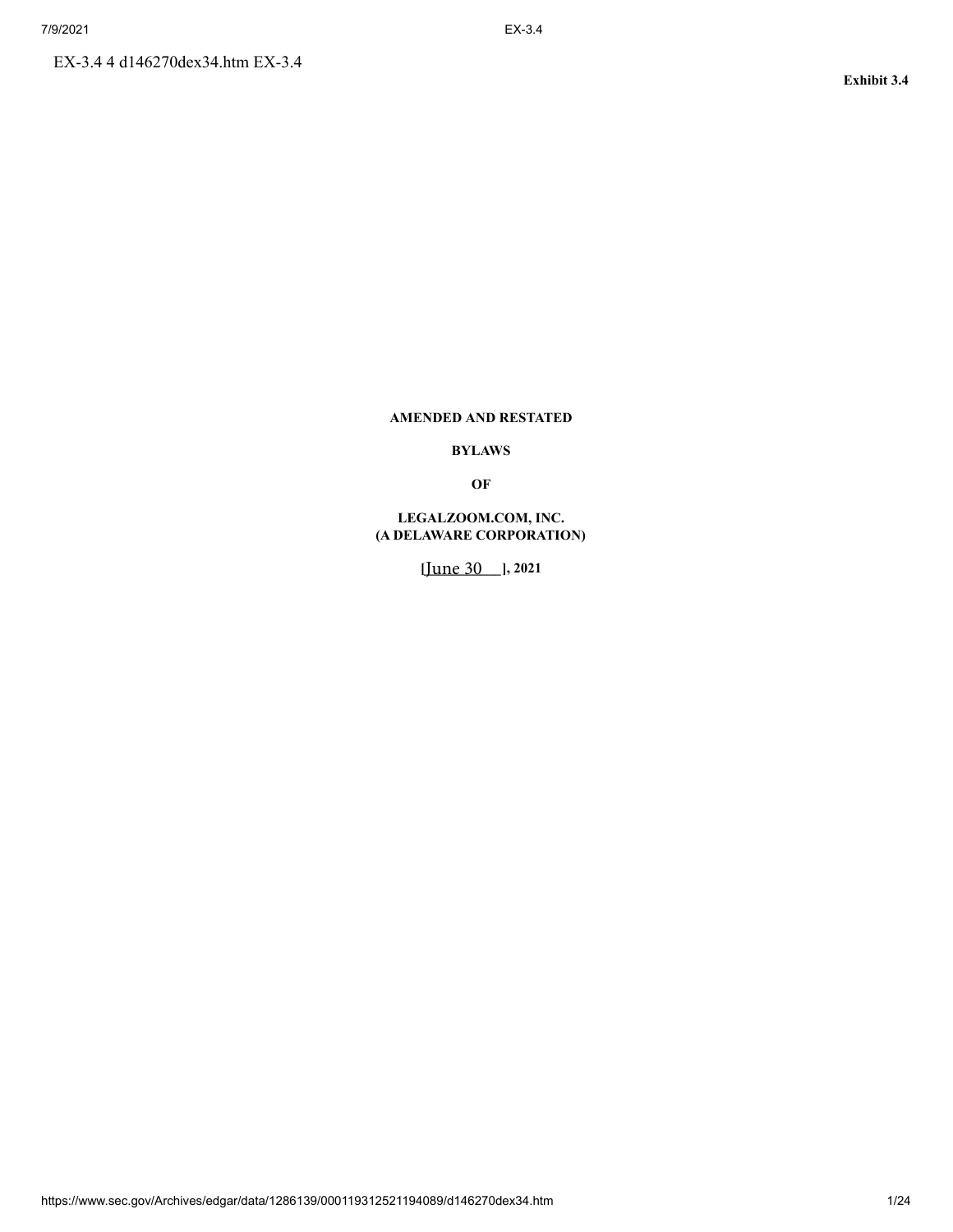#### **AMENDED AND RESTATED BYLAWS**

#### **OF**

#### **LEGALZOOM.COM, INC. (A DELAWARE CORPORATION)**

# **ARTICLE I**

# **OFFICES**

**Section 1. Registered Office.** The registered office of the corporation in the State of Delaware shall be as set forth in the Amended and Restated Certificate of Incorporation of the corporation, as the same may be amended or restated from time to time (the "*Certificate of Incorporation*").

**Section 2. Other Offices.** The corporation may also have and maintain an office or principal place of business at such place as may be fixed by the Board of Directors of the corporation (the "*Board of Directors*"), and may also have offices at such other places, both within and without the State of Delaware as the Board of Directors may from time to time determine or the business of the corporation may require.

### **ARTICLE II**

#### **CORPORATE SEAL**

**Section 3. Corporate Seal.** The Board of Directors may adopt a corporate seal. If adopted, the corporate seal shall consist of a die bearing the name of the corporation and the inscription, "*Corporate Seal-Delaware*." Said seal may be used by causing it or a facsimile thereof to be impressed or affixed or reproduced or otherwise.

#### **ARTICLE III**

#### **STOCKHOLDERS' MEETINGS**

**Section 4. Place of Meetings.** Meetings of the stockholders of the corporation may be held at such place, if any, either within or without the State of Delaware, as may be determined from time to time by the Board of Directors. The Board of Directors may, in its sole discretion, determine that the meeting shall not be held at any place, but may instead be held solely by means of remote communication as provided under the General Corporation Law of the State of Delaware (the "*DGCL*") and Section 14 below.

#### **Section 5. Annual Meetings.**

**(a)** The annual meeting of the stockholders of the corporation, for the purpose of election of directors and for such other business as may properly come before it, shall be held on such date and at such time as may be designated from time to time by the Board of Directors. The corporation may postpone, reschedule or cancel any annual meeting of stockholders previously scheduled by the Board of Directors. Nominations of persons for election to the Board of Directors and proposals of business to be considered by the stockholders may be made at an annual meeting of stockholders: (i)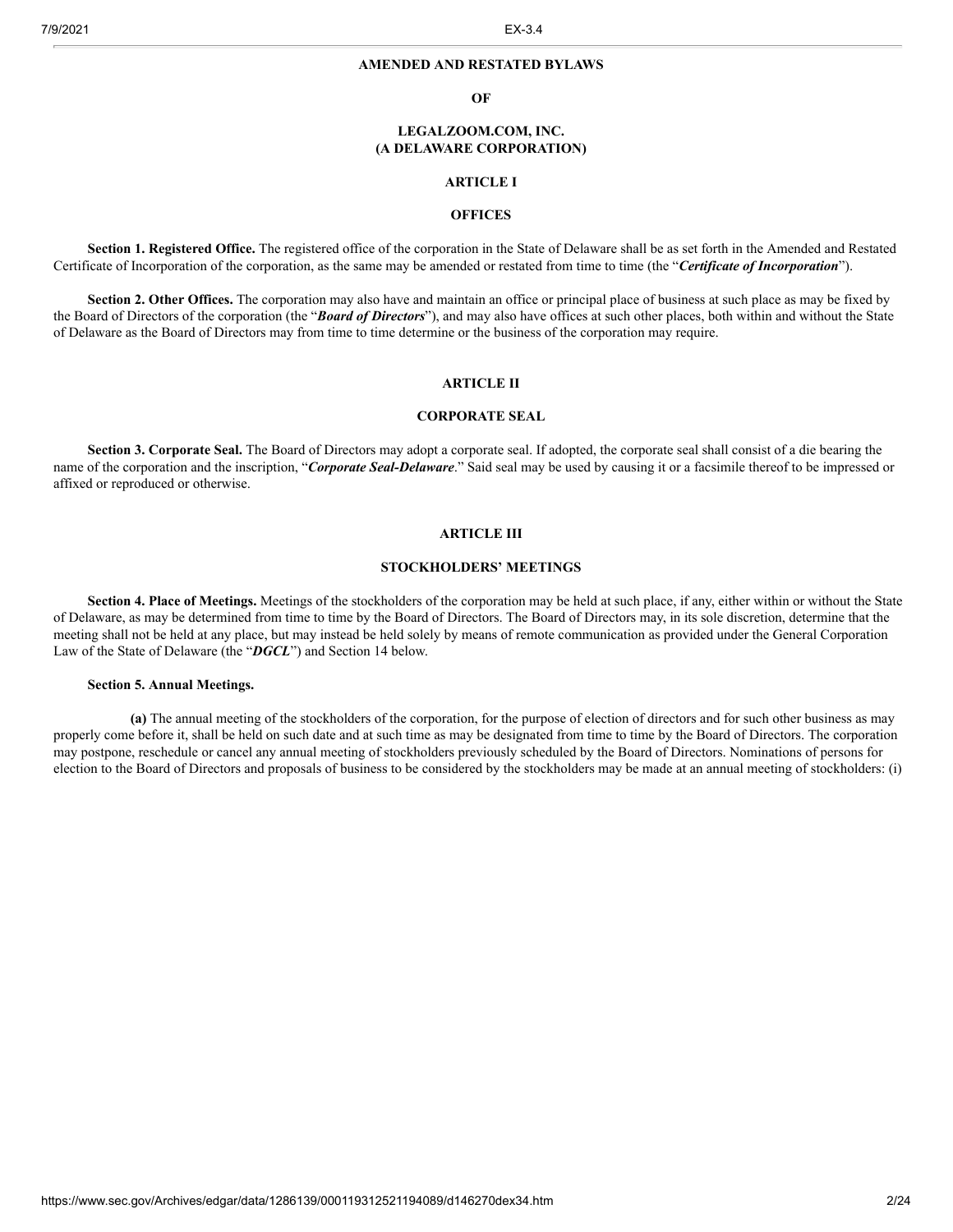pursuant to the corporation's notice of meeting of stockholders; (ii) by or at the direction of the Board of Directors or a duly authorized committee thereof; or (iii) by any stockholder of the corporation who was a stockholder of record (and, with respect to any beneficial owner, if different, on whose behalf such business is proposed or such nomination or nominations are made, only if such beneficial owner was the beneficial owner of shares of the corporation) at the time of giving the stockholder's notice provided for in Section 5(b) below, who is entitled to vote at the meeting and who complied with the notice procedures set forth in this Section 5. For the avoidance of doubt, clause (iii) above shall be the exclusive means for a stockholder to make nominations and submit other business (other than matters properly included in the corporation's notice of meeting of stockholders and proxy statement under Rule 14a-8 under the Securities Exchange Act of 1934, as amended, and the rules and regulations thereunder (the "*1934 Act*")) before an annual meeting of stockholders.

**(b)** At an annual meeting of the stockholders, only such business shall be conducted as is a proper matter for stockholder action under Delaware law, the Certificate of Incorporation and these Amended and Restated Bylaws of the corporation, as the same may be amended or restated from time to time (the "*Bylaws*"), and only such nominations shall be made and such business shall be conducted as shall have been properly brought before the meeting in accordance with the procedures below.

**(i)** For nominations for the election to the Board of Directors to be properly brought before an annual meeting by a stockholder pursuant to clause (iii) of Section 5(a), the stockholder must deliver written notice to the Secretary at the principal executive offices of the corporation on a timely basis as set forth in Section 5(b)(iii) and must update and supplement such written notice on a timely basis as set forth in Section 5(c). Such stockholder's notice shall set forth: (A) as to each nominee such stockholder proposes to nominate at the meeting: (1) the name, age, business address and residence address of such nominee, (2) the principal occupation or employment of such nominee, (3) the class or series and number of shares of each class or series of capital stock of the corporation that are owned of record and beneficially by such nominee, (4) the date or dates on which such shares were acquired and the investment intent of such acquisition, (5) all other information concerning such nominee as would be required to be disclosed in a proxy statement soliciting proxies for the election of such nominee as a director in an election contest (even if an election contest is not involved and whether or not proxies are being or will be solicited), or that is otherwise required to be disclosed pursuant to Section 14 of the 1934 Act and the rules and regulations promulgated thereunder (including such person's written consent to being named in the corporation's proxy statement and associated proxy card as a nominee of the stockholder and to serving as a director if elected); and (B) all of the information required by Section 5(b)(iv). The corporation may require any proposed nominee to furnish such other information as it may reasonably require to determine the eligibility of such proposed nominee to serve as an independent director of the corporation (as such term is used in any applicable stock exchange listing requirements or applicable law) or on any committee or sub-committee of the Board of Directors under any applicable stock exchange listing requirements or applicable law, or that could be material to a reasonable stockholder's understanding of the independence, or lack thereof, of such proposed nominee.

**(ii)** Other than proposals sought to be included in the corporation's proxy materials pursuant to Rule 14a-8 under the 1934 Act, for business other than nominations for the election to the Board of Directors to be properly brought before an annual meeting by a stockholder pursuant to clause (iii) of Section 5(a), the stockholder must deliver written notice to the Secretary at the principal executive offices of the corporation on a timely basis as set forth in Section 5(b)(iii), and must update and supplement such written notice on a timely basis as set forth in Section 5(c). Such stockholder's notice shall set forth: (A) as to each matter such stockholder proposes to bring before the meeting, a brief description of the business desired to be brought before the meeting, the text of the proposal or business (including the text of any resolutions proposed for consideration and in the event that such business includes a proposal to amend the Bylaws, the language of the proposed amendment), the reasons for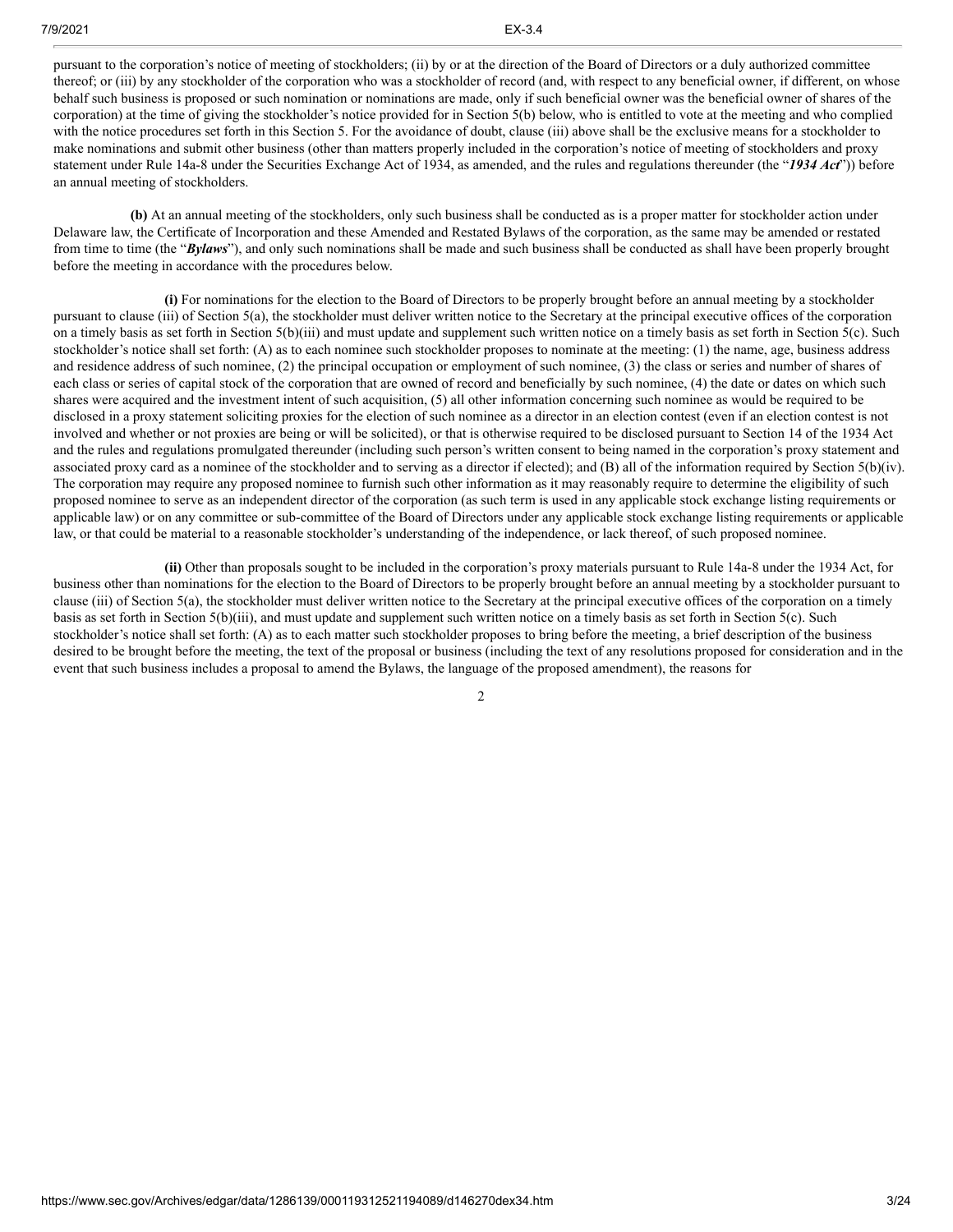conducting such business at the meeting, and any material interest (including any anticipated benefit of such business to any Proponent (as defined below) other than solely as a result of its ownership of the corporation's capital stock, that is material to any Proponent individually, or to the Proponents in the aggregate) in such business of any Proponent; and  $(B)$  the information required by Section  $5(b)(iv)$ .

**(iii)** To be timely, the written notice required by Section 5(b)(i) or 5(b)(ii) must be received by the Secretary at the principal executive offices of the corporation not later than the close of business on the 90th day, nor earlier than the close of business on the 120th day, prior to the first anniversary of the immediately preceding year's annual meeting; *provided, however,* that, subject to the last sentence of this Section 5(b)(iii), in the event that (A) the date of the annual meeting is advanced more than 30 days prior to or delayed by more than 30 days after the anniversary of the preceding year's annual meeting, notice by the stockholder to be timely must be so received not earlier than the close of business on the 120th day prior to such annual meeting and not later than the close of business on the later of the 90th day prior to such annual meeting or the tenth day following the day on which public announcement of the date of such meeting is first made by the corporation or (B) the corporation did not have an annual meeting in the preceding year, notice by the stockholder to be timely must be so received not later than the tenth day following the day on which public announcement of the date of such meeting is first made. In no event shall an adjournment or postponement of an annual meeting for which notice has been given, or the public announcement thereof has been made, commence a new time period (or extend any time period) for the giving of a stockholder's notice as described above.

**(iv)** The written notice required by Sections 5(b)(i) or 5(b)(ii) shall also set forth, as of the date of the notice and as to the stockholder giving the notice and the beneficial owner, if any, on whose behalf the nomination or proposal is made (each, a "*Proponent*" and collectively, the "*Proponents*"): (A) the name and address of each Proponent, including, if applicable, such name and address as they appear on the corporation's books and records; (B) the class, series and number of shares of each class or series of the capital stock of the corporation that are, directly or indirectly, owned of record or beneficially (within the meaning of Rule 13d-3 under the 1934 Act) by each Proponent (provided, that for purposes of this Section 5(b)(iv), such Proponent shall in all events be deemed to beneficially own all shares of any class or series of capital stock of the corporation as to which such Proponent has a right to acquire beneficial ownership at any time in the future); (C) a description of any agreement, arrangement or understanding (whether oral or in writing) with respect to such nomination or proposal (and/or the voting of shares of any class or series of capital stock of the corporation) between or among any Proponent and any of its affiliates or associates, and any others (including their names) acting in concert, or otherwise under the agreement, arrangement or understanding, with any of the foregoing; (D) a representation that the Proponents are holders of record or beneficial owners, as the case may be, of shares of the corporation at the time of giving notice, will be entitled to vote at the meeting, and intend to appear in person or by proxy at the meeting to nominate the person or persons specified in the notice (with respect to a notice under Section  $5(b)(i)$ ) or to propose the business that is specified in the notice (with respect to a notice under Section  $5(b)(ii)$ ); (E) a representation as to whether the Proponents intend to deliver a proxy statement and form of proxy to holders of a sufficient number of the corporation's voting shares to elect such nominee or nominees (with respect to a notice under Section 5(b)(i)) or to carry such proposal (with respect to a notice under Section 5(b)(ii)); (F) to the extent known by any Proponent, the name and address of any other stockholder supporting the proposal on the date of such stockholder's notice; and (G) a description of all Derivative Transactions (as defined below) by each Proponent during the previous 12-month period, including the date of the transactions and the class, series and number of securities involved in, and the material economic terms of, such Derivative Transactions.

**(c)** A stockholder providing the written notice required by Section 5(b)(i) or (ii) shall update and supplement such notice in writing, if necessary, so that the information provided or required to be provided in such notice is true and correct in all material respects as of (i) the record date for the determination of stockholders entitled to notice of the meeting and (ii) the date that is five Business Days (as defined below) prior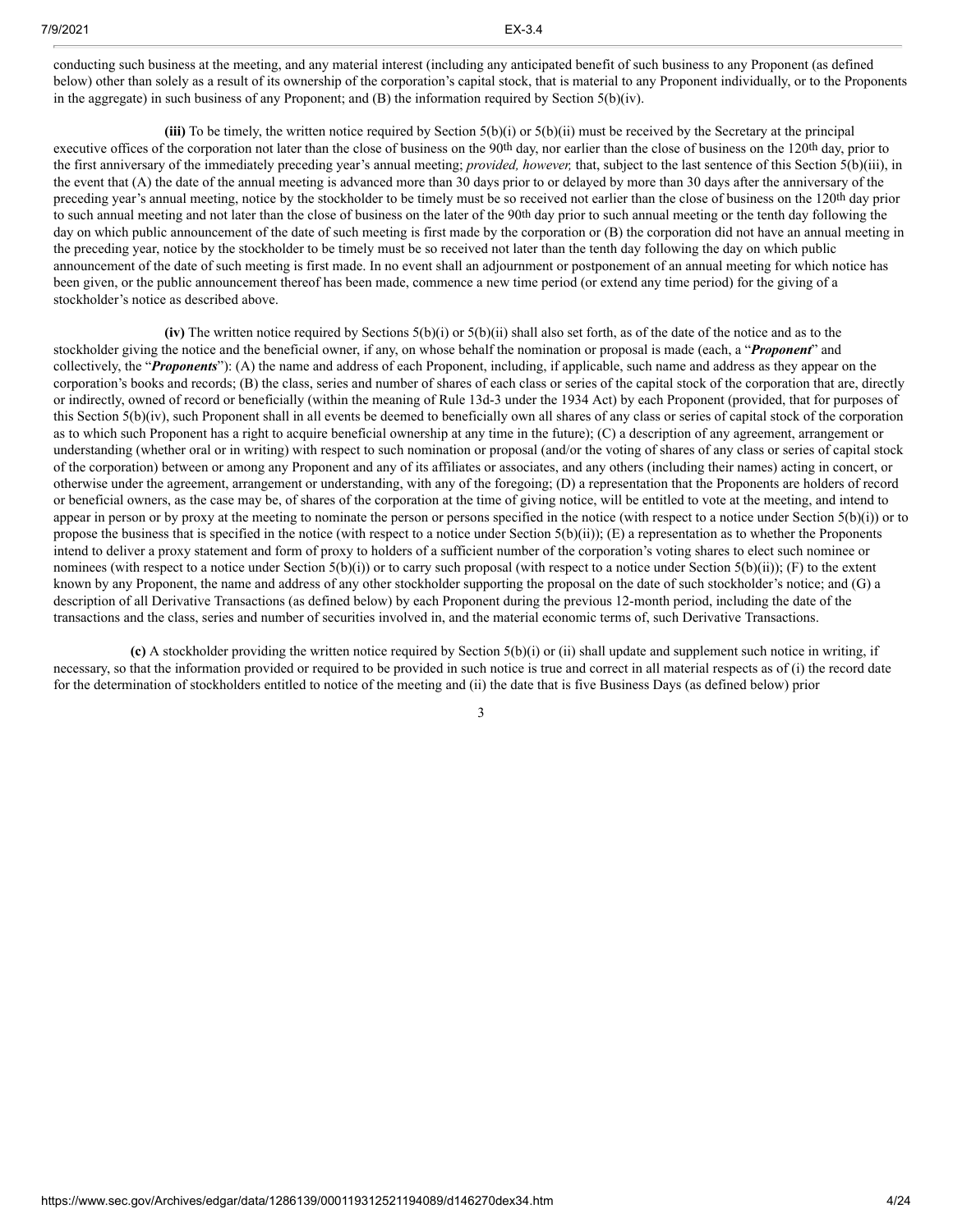to the meeting and, in the event of any adjournment or postponement thereof, five Business Days prior to such adjourned or postponed meeting. In the case of an update and supplement pursuant to clause (i) of this Section 5(c), such update and supplement shall be received by the Secretary at the principal executive offices of the corporation not later than five Business Days after the later of the record date for the determination of stockholders entitled to notice of the meeting or the public announcement of such record date. In the case of an update and supplement pursuant to clause (ii) of this Section 5(c), such update and supplement shall be received by the Secretary at the principal executive offices of the corporation not later than two Business Days prior to the date for the meeting, and, in the event of any adjournment or postponement thereof, two Business Days prior to such adjourned or postponed meeting.

**(d)** Notwithstanding anything in Section 5(b)(iii) to the contrary, in the event that the number of directors in an Expiring Class (as defined below) to be elected to the Board of Directors at the next annual meeting is increased effective after the time period for which nominations would otherwise be due under Section 5(b)(iii) and there is no public announcement by the corporation naming all of the nominees for the Expiring Class or specifying the size of the increased Expiring Class at least 100 days before the first anniversary of the preceding year's annual meeting, a stockholder's notice required by this Section 5 and that complies with the requirements in Section 5(b)(i), other than the timing requirements in Section 5(b)(iii), shall also be considered timely, but only with respect to nominees for any new positions in such Expiring Class created by such increase, if it shall be received by the Secretary at the principal executive offices of the corporation not later than the close of business on the tenth day following the day on which such public announcement is first made by the corporation. For purposes of this section, an "*Expiring Class*" shall mean a class of directors whose term shall expire at the next annual meeting of stockholders.

**(e)** A person shall not be eligible for election or re-election as a director at an annual meeting, unless the person is nominated in accordance with either clause (ii) or (iii) of Section 5(a) and in accordance with the procedures set forth in Section 5(b), Section 5(c), and Section 5(d), as applicable. Only such business shall be conducted at any annual meeting of the stockholders of the corporation as shall have been brought before the meeting in accordance with clauses (i), (ii), or (iii) of Section 5(a) and in accordance with the procedures set forth in Section 5(b) and Section 5(c), as applicable. Except as otherwise required by applicable law, the chairperson of the meeting shall have the power and duty to determine whether a nomination or any business proposed to be brought before the meeting was made, or proposed, as the case may be, in accordance with the procedures set forth in the Bylaws and, if any proposed nomination or business is not in compliance with the Bylaws, or the Proponent does not act in accordance with the representations in Sections  $5(b)(iv)(D)$  and  $5(b)(iv)(E)$ , to declare that such proposal or nomination shall not be presented for stockholder action at the meeting and shall be disregarded, or that such business shall not be transacted, notwithstanding that proxies in respect of such nomination or such business may have been solicited or received.

**(f)** Notwithstanding the foregoing provisions of this Section 5, in order to include information with respect to a stockholder proposal in the proxy statement and form of proxy for a stockholders' meeting, a stockholder must also comply with all applicable requirements of the 1934 Act and the rules and regulations thereunder. Nothing in the Bylaws shall be deemed to affect any rights of stockholders to request inclusion of proposals in the corporation's proxy statement pursuant to Rule 14a-8 under the 1934 Act; *provided, however,* that any references in the Bylaws to the 1934 Act or the rules and regulations thereunder are not intended to and shall not limit the requirements applicable to proposals and/or nominations to be considered pursuant to Section 5(a)(iii). Nothing in the Bylaws shall be deemed to affect any rights of holders of any class or series of preferred stock to nominate and elect directors pursuant to and to the extent provided in any applicable provision of the Certificate of Incorporation.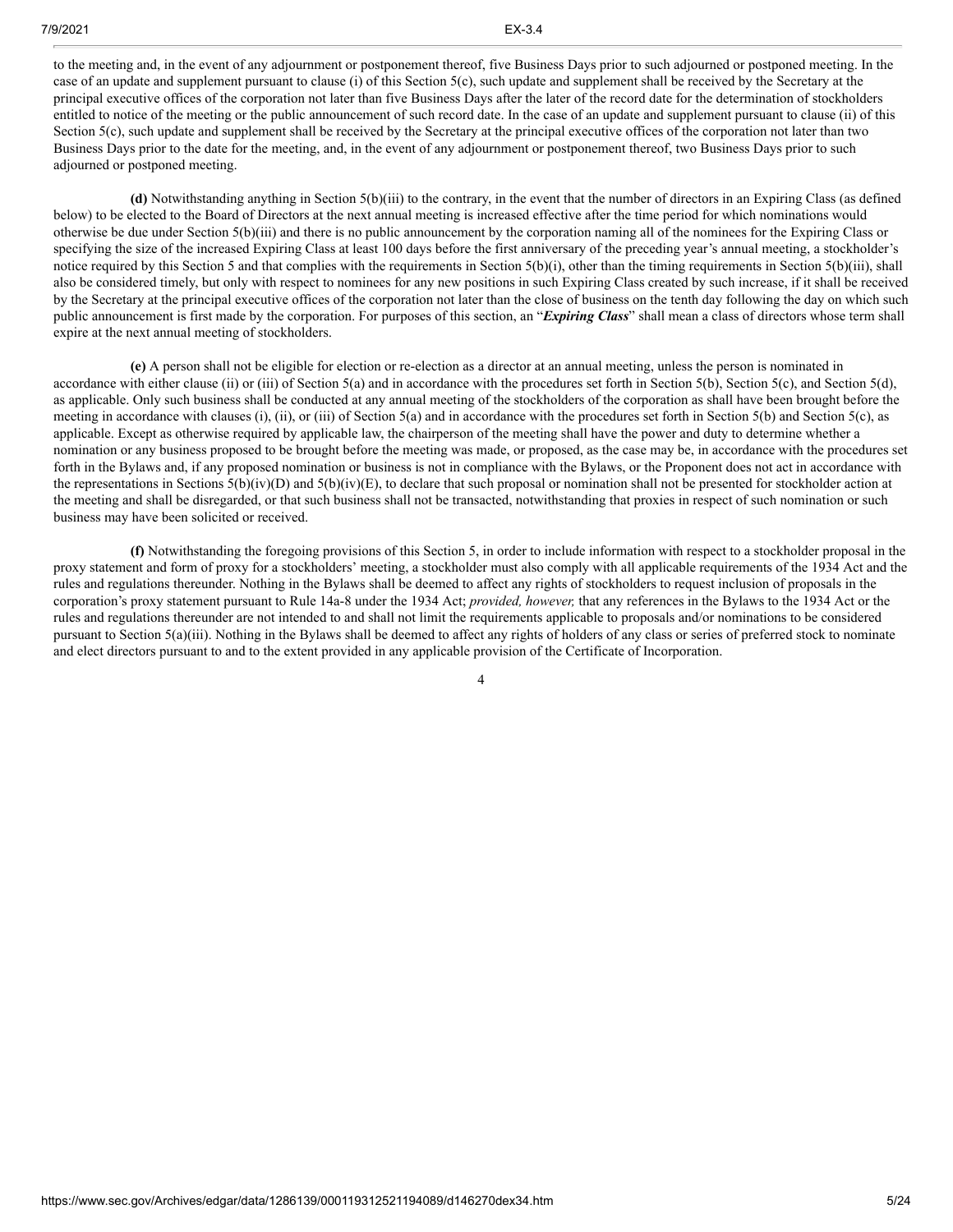"*1933 Act*");

Notwithstanding anything in this Section 5 to the contrary, the requirements of this Section 5 shall not apply to a stockholder exercising its rights to designate persons for nomination for election to the Board of Directors in accordance with the provisions of any director nomination agreement between such stockholder and the Corporation.

**(g)** For purposes of Sections 5 and 6,

**(i)** "*affiliates*" and "*associates*" shall have the meanings set forth in Rule 405 under the Securities Act of 1933, as amended (the

**(ii)** "*Business Day*" means any day other than Saturday, Sunday or a day on which banks are closed in New York City, New York;

**(iii)** "*close of business*" means 6:00 p.m. local time at the principal executive offices of the corporation on any calendar day, whether or not the day is a Business Day;

**(iv)** "*Derivative Transaction*" means any agreement, arrangement, interest or understanding entered into by, or on behalf or for the benefit of, any Proponent or any of its affiliates or associates, whether record or beneficial:

> (A) the value of which is derived in whole or in part from the value of any class or series of shares or other securities of the corporation;

(B) that otherwise provides any direct or indirect opportunity to gain or share in any gain derived from a change in the value of securities of the corporation;

(C) the effect or intent of which is to mitigate loss, manage risk or benefit from changes in value or price with respect to any securities of the corporation; or

(D) that provides the right to vote or increase or decrease the voting power of, such Proponent, or any of its affiliates or associates, directly or indirectly, with respect to any securities of the corporation,

which agreement, arrangement, interest or understanding may include, without limitation, any option, warrant, debt position, note, bond, convertible security, swap, stock appreciation or similar right, short position, profit interest, hedge, right to dividends, voting agreement, performance-related fee or arrangement to borrow or lend shares (whether or not subject to payment, settlement, exercise or conversion in any such class or series), and any proportionate interest of such Proponent in the securities of the corporation held by any general or limited partnership, or any limited liability company, of which such Proponent is, directly or indirectly, a general partner or managing member;

**(v)** "*public announcement*" shall mean disclosure in a press release reported by the Dow Jones News Service, Associated Press, Business Wire, GlobeNewswire or comparable national news service or in a document publicly filed by the corporation with the Securities and Exchange Commission pursuant to Section 13, 14 or 15(d) of the 1934 Act or by such other means reasonably designed to inform the public or security holders in general of such information, including, without limitation, posting on the corporation's investor relations website.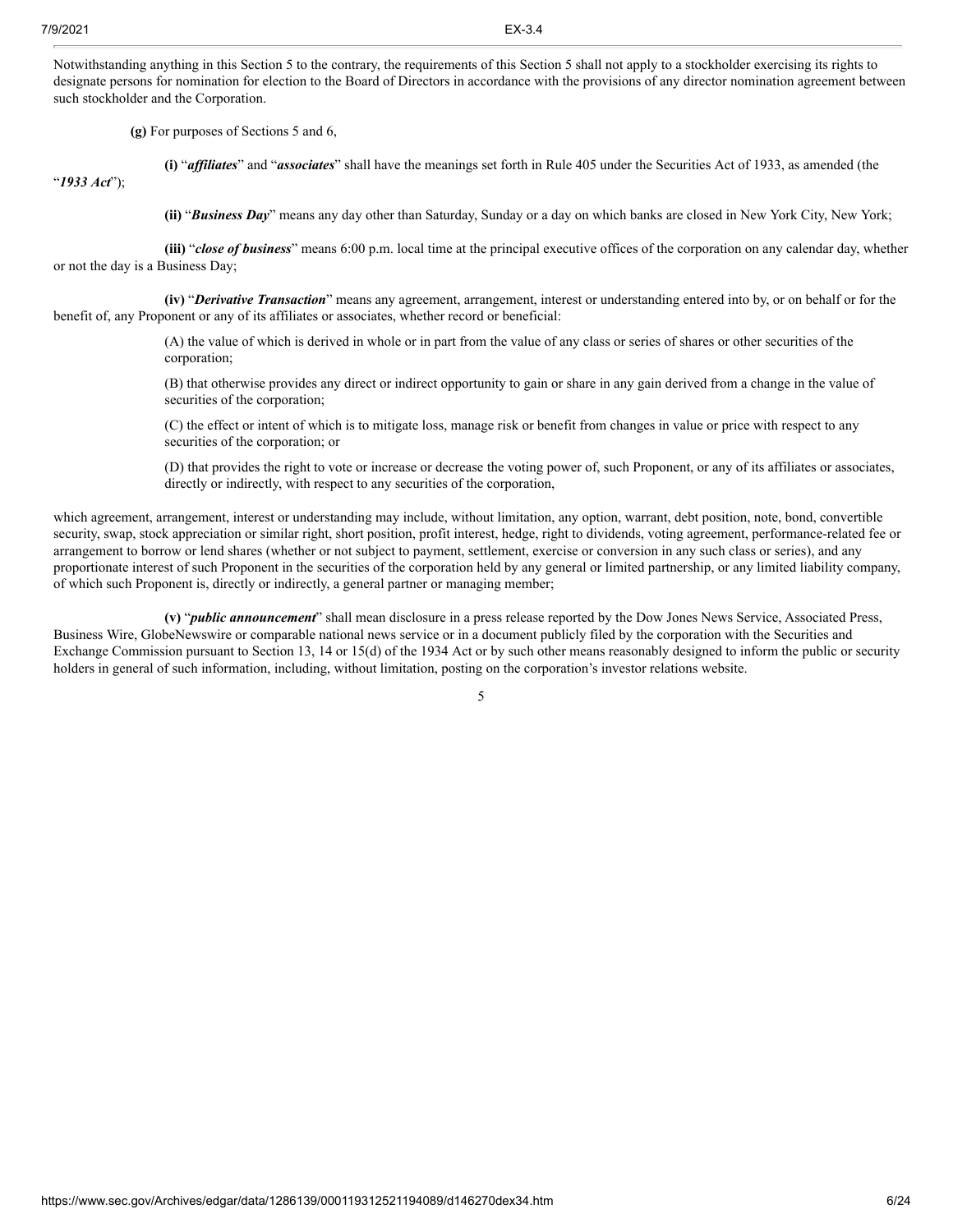any special meeting of stockholders previously scheduled by the Board of Directors.

**(b)** The Board of Directors shall determine the time and place, if any, of such special meeting. Upon determination of the time and place, if any, of the meeting, the Secretary shall cause a notice of meeting to be given to the stockholders entitled to vote, in accordance with the provisions of Section 7. No business may be transacted at such special meeting otherwise than specified in the notice of meeting.

**(c)** Nominations of persons for election to the Board of Directors may be made at a special meeting of stockholders at which directors are to be elected (i) by or at the direction of the Board of Directors or a duly authorized committee thereof or (ii) by any stockholder of the corporation who is a stockholder of record (and, with respect to any beneficial owner, if different, on whose behalf such nomination or nominations are made, only if such beneficial owner was the beneficial owner of shares of the corporation) at the time of giving notice provided for in this paragraph, who is entitled to vote at the meeting and who delivers written notice to the Secretary of the corporation setting forth the information required by Sections 5(b)(i) and 5(b)(iv). In the event the corporation calls a special meeting of stockholders for the purpose of electing one or more directors to the Board of Directors, any such stockholder of record may nominate a person or persons (as the case may be), for election to such position(s) as specified in the corporation's notice of meeting, if written notice setting forth the information required by Sections 5(b)(i) and 5(b)(iv) shall be received by the Secretary at the principal executive offices of the corporation not earlier than 120 days prior to such special meeting and not later than the close of business on the later of the 90th day prior to such meeting or the tenth day following the day on which the corporation first makes a public announcement of the date of the special meeting and of the nominees proposed by the Board of Directors to be elected at such meeting. The stockholder shall also update and supplement such information as required under Section 5(c). In no event shall an adjournment or a postponement of a special meeting for which notice has been given, or the public announcement thereof has been made, commence a new time period (or extend any time period) for the giving of a stockholder's notice as described above.

A person shall not be eligible for election or re-election as a director at the special meeting unless the person is nominated either in accordance with clause (i) or clause (ii) of this Section 6(c). Except as otherwise required by applicable law, the chairperson of the meeting shall have the power and duty to determine whether a nomination was made in accordance with the procedures set forth in the Bylaws and, if any proposed nomination or business is not in compliance with the Bylaws, or if the Proponent does not act in accordance with the representations in Sections 5(b)(iv)(D) and 5(b)(iv)(E), to declare that such nomination shall not be presented for stockholder action at the meeting and shall be disregarded, notwithstanding that proxies in respect of such nomination may have been solicited or received.

**(d)** Notwithstanding the foregoing provisions of this Section 6, a stockholder must also comply with all applicable requirements of the 1934 Act and the rules and regulations thereunder with respect to matters set forth in this Section 6. Nothing in the Bylaws shall be deemed to affect any rights of stockholders to request inclusion of proposals in the corporation's proxy statement pursuant to Rule 14a-8 under the 1934 Act; *provided, however,* that any references in the Bylaws to the 1934 Act or the rules and regulations thereunder are not intended to and shall not limit the requirements applicable to nominations for the election to the Board of Directors to be considered pursuant to Section 6(c).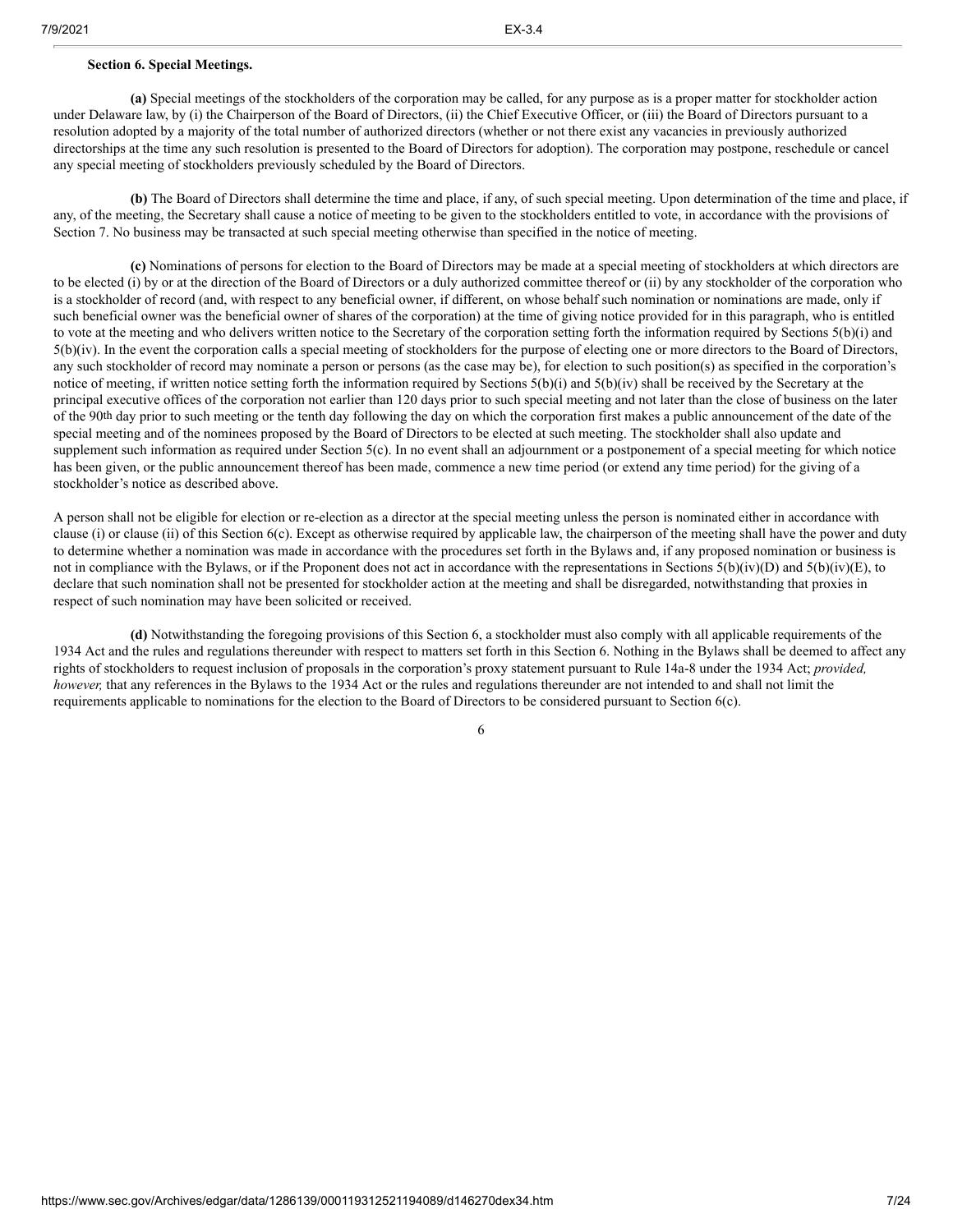**Section 7. Notice of Meetings.** Except as otherwise provided by applicable law, notice, given in writing or by electronic transmission, of each meeting of stockholders shall be given not less than ten nor more than 60 days before the date of the meeting to each stockholder entitled to vote at such meeting. Such notice shall specify the place, if any, date and hour, in the case of special meetings, the purpose or purposes of the meeting, the record date for determining stockholders entitled to vote at the meeting, if such record date is different from the record date for determining stockholders entitled to notice of the meeting, and the means of remote communications, if any, by which stockholders and proxyholders may be deemed to be present in person and vote at any such meeting. Such notice may be given by personal delivery, mail, or with the consent of the stockholder entitled to receive notice, by facsimile or electronic transmission. If mailed, notice is given when deposited in the United States mail, postage prepaid, directed to the stockholder at such stockholder's address as it appears on the records of the corporation. If sent via electronic transmission, notice is given when directed to such stockholder's electronic mail address appearing in the records of the corporation. Notice of the time, place, if any, and purpose of any meeting of stockholders (to the extent required) may be waived in writing, signed by the person entitled to notice thereof, or by electronic transmission by such person, either before or after such meeting, and will be waived by any stockholder by his or her attendance thereat in person, by remote communication, if applicable, or by proxy, except when the stockholder attends a meeting for the express purpose of objecting, at the beginning of the meeting, to the transaction of any business because the meeting is not lawfully called or convened. Any stockholder so waiving notice of such meeting shall be bound by the proceedings of any such meeting in all respects as if due notice thereof had been given.

**Section 8. Quorum and Vote Required.** At all meetings of stockholders, except where otherwise provided by statute or by the Certificate of Incorporation, or by the Bylaws, the presence, in person, by remote communication, if applicable, or by proxy, of the holders of a majority of the voting power of the outstanding shares of stock entitled to vote at the meeting shall constitute a quorum for the transaction of business. In the absence of a quorum, any meeting of stockholders may be adjourned, from time to time, either by the chairperson of the meeting or by vote of the holders of a majority of the voting power of the shares represented thereat and entitled to vote thereon, but no other business shall be transacted at such meeting. The stockholders present at a duly called or convened meeting, at which a quorum is present, may continue to transact business until adjournment, notwithstanding the withdrawal of enough stockholders to leave less than a quorum.

Except as otherwise provided by statute or by applicable stock exchange rules, or by the Certificate of Incorporation or the Bylaws, in all matters other than the election of directors, the affirmative vote of the holders of a majority of the voting power of the shares present in person, by remote communication, if applicable, or represented by proxy at the meeting and voting affirmatively or negatively (excluding abstentions and broker non-votes) on such matter shall be the act of the stockholders. Except as otherwise provided by statute, the Certificate of Incorporation or the Bylaws, directors shall be elected by a plurality of the votes of the shares present in person, by remote communication, if applicable, or represented by proxy at the meeting and entitled to vote generally on the election of directors. Where a separate vote by a class or classes or series is required, except where otherwise provided by statute or by the Certificate of Incorporation or the Bylaws or any applicable stock exchange rules, a majority of the voting power of the outstanding shares of such class or classes or series, present in person, by remote communication, if applicable, or represented by proxy, shall constitute a quorum entitled to take action with respect to that vote on that matter. Except where otherwise provided by statute or by the Certificate of Incorporation or the Bylaws or any applicable stock exchange rules, the affirmative vote of the holders of a majority (plurality, in the case of the election of directors) of the voting power of the shares of such class or classes or series present in person, by remote communication, if applicable, or represented by proxy at the meeting and voting affirmatively or negatively (excluding abstention and broker non-votes) on such matter shall be the act of such class or classes or series.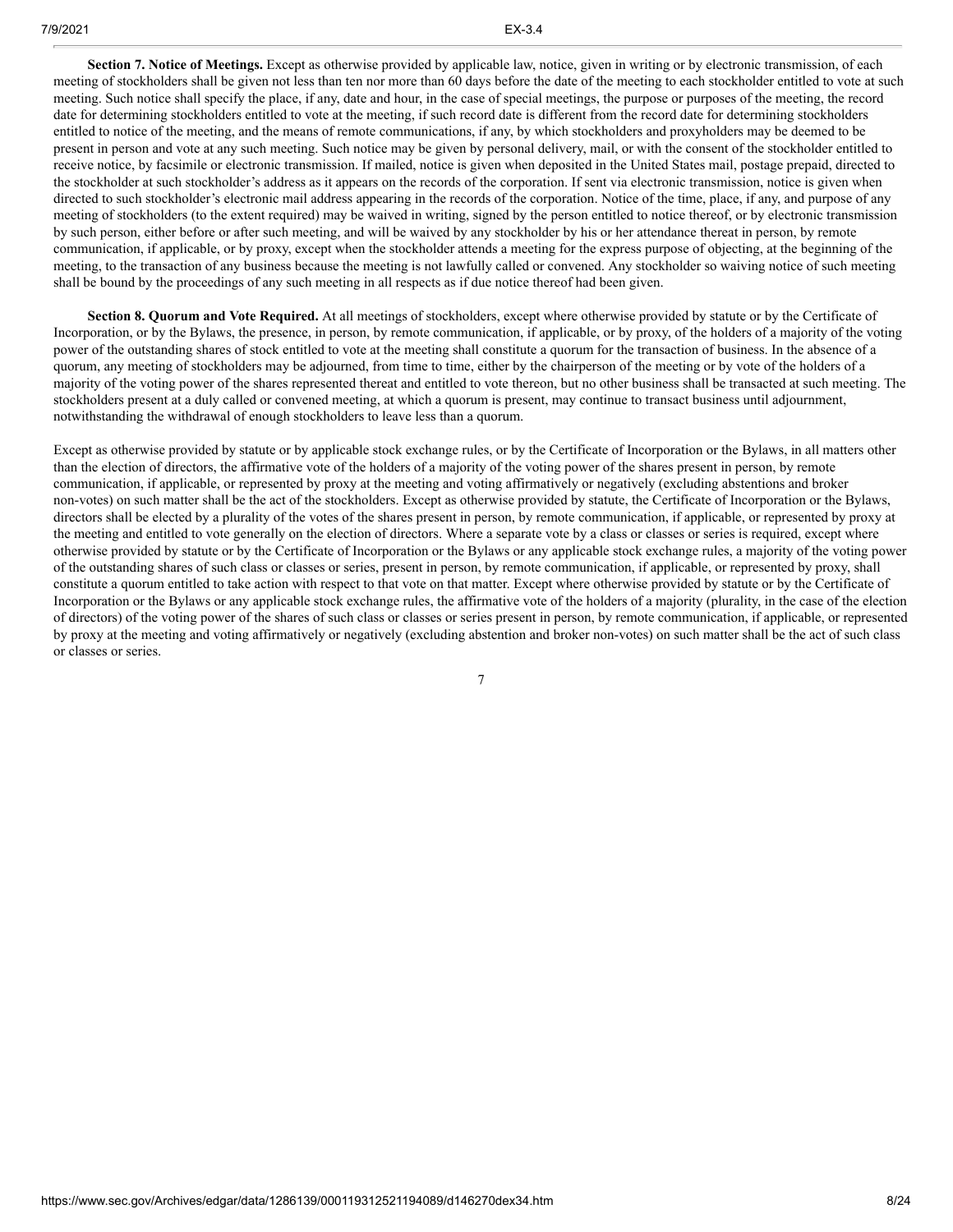**Section 9. Adjournment and Notice of Adjourned Meetings.** Any meeting of stockholders, whether annual or special, may be adjourned from time to time either by the chairperson of the meeting or by the vote of the holders of a majority of the voting power of the shares present in person, by remote communication, if applicable, or represented by proxy at the meeting and entitled to vote thereon. When a meeting is adjourned to another time or place, if any, notice need not be given of the adjourned meeting if the time and place, if any, thereof and the means of remote communication, if any, by which stockholders and proxyholders may be deemed present in person and may vote at such meeting are announced at the meeting at which the adjournment is taken. At the adjourned meeting, the corporation may transact any business that might have been transacted at the original meeting. If the adjournment is for more than 30 days or if after the adjournment a new record date is fixed for the adjourned meeting, a notice of the adjourned meeting shall be given to each stockholder of record entitled to vote at the meeting. If after the adjournment a new record date for determination of stockholders entitled to vote is fixed for the adjourned meeting, the Board of Directors shall fix as the record date for determining stockholders entitled to notice of such adjourned meeting the same or an earlier date as that fixed for determination of stockholders entitled to vote at the adjourned meeting, and shall give notice of the adjourned meeting to each stockholder of record as of the record date so fixed for notice of such adjourned meeting.

**Section 10. Voting Rights.** For the purpose of determining those stockholders entitled to vote at any meeting of the stockholders or adjournment thereof, except as otherwise provided by applicable law, only persons in whose names shares stand on the stock records of the corporation on the record date shall be entitled to vote at any meeting of stockholders. Every person entitled to vote shall have the right to do so either in person, by remote communication, if applicable, or by an agent or agents authorized by a proxy granted in accordance with Delaware law. An agent so appointed need not be a stockholder. No proxy shall be voted after three years from its date of creation unless the proxy provides for a longer period. A proxy shall be irrevocable if it states that it is irrevocable and if, and only as long as, it is coupled with an interest sufficient in law to support an irrevocable power. A stockholder may revoke any proxy that is not irrevocable by attending the meeting and voting in person or by delivering to the Secretary of the corporation a revocation of the proxy or a new proxy bearing a later date. Voting at meetings of stockholders need not be by written ballot.

**Section 11. Joint Owners of Stock.** If shares or other securities having voting power stand of record in the names of two or more persons, whether fiduciaries, members of a partnership, joint tenants, tenants in common, tenants by the entirety, or otherwise, or if two or more persons have the same fiduciary relationship respecting the same shares, unless the Secretary is given written notice to the contrary and is furnished with a copy of the instrument or order appointing them or creating the relationship wherein it is so provided, their acts with respect to voting shall have the following effect: (a) if only one votes, his or her act binds all; (b) if more than one votes, the act of the majority so voting binds all; (c) if more than one votes, but the vote is evenly split on any particular matter, each faction may vote the securities in question proportionally, or may apply to the Delaware Court of Chancery for relief as provided in Section 217(b) of the DGCL. If the instrument filed with the Secretary shows that any such tenancy is held in unequal interests, a majority or even-split for the purpose of subsection (c) shall be a majority or even-split in interest.

**Section 12. List of Stockholders.** The corporation shall prepare, at least ten days before every meeting of stockholders, a complete list of the stockholders entitled to vote at said meeting, arranged in alphabetical order, showing the address of each stockholder and the number and class of shares registered in the name of each stockholder; provided, however, if the record date for determining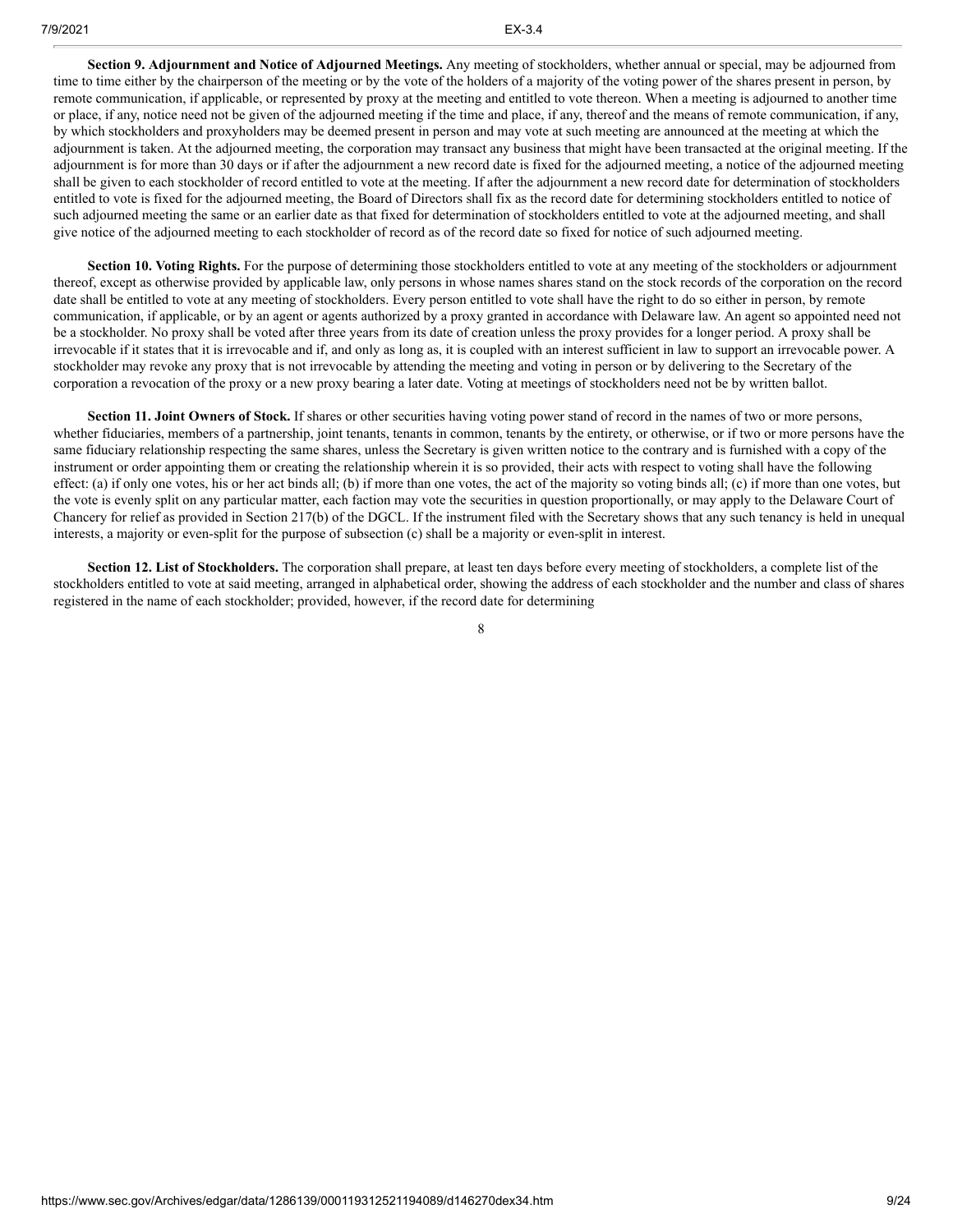the stockholders entitled to vote is less than ten days before the meeting date, the list shall reflect all of the stockholders entitled to vote as of the tenth day before the meeting date. Such list shall be open to the examination of any stockholder, for any purpose germane to the meeting, (a) on a reasonably accessible electronic network, provided that the information required to gain access to such list is provided with the notice of the meeting, or (b) during ordinary business hours, at the principal place of business of the corporation. In the event that the corporation determines to make the list available on an electronic network, the corporation may take reasonable steps to ensure that such information is available only to stockholders of the corporation. The list shall be open to examination of any stockholder during the time of the meeting as provided by applicable law.

#### **Section 13. Action without Meeting.**

No action shall be taken by the stockholders of the corporation except at an annual or special meeting of stockholders duly called in accordance with the Bylaws, and no action shall be taken by the stockholders by written consent.

**Section 14. Remote Communication.** For the purposes of the Bylaws, if authorized by the Board of Directors in its sole discretion, and subject to such guidelines and procedures as the Board of Directors may adopt, stockholders and proxyholders may, by means of remote communication:

# **(a)** participate in a meeting of stockholders; and

**(b)** be deemed present in person and vote at a meeting of stockholders whether such meeting is to be held at a designated place or solely by means of remote communication, provided that (i) the corporation shall implement reasonable measures to verify that each person deemed present and permitted to vote at the meeting by means of remote communication is a stockholder or proxyholder, (ii) the corporation shall implement reasonable measures to provide such stockholders and proxyholders a reasonable opportunity to participate in the meeting and to vote on matters submitted to the stockholders, including an opportunity to read or hear the proceedings of the meeting substantially concurrently with such proceedings, and (iii) if any stockholder or proxyholder votes or takes other action at the meeting by means of remote communication, a record of such vote or other action shall be maintained by the corporation.

#### **Section 15. Organization.**

**(a)** At every meeting of stockholders, the Chairperson of the Board of Directors, or, if a Chairperson has not been appointed, is absent or refuses to act, the Chief Executive Officer, or if no Chief Executive Officer is then serving or the Chief Executive Officer is absent or refuses to act, the President, or, if the President is absent or refuses to act, a chairperson of the meeting designated by the Board of Directors, or, if the Board of Directors does not designate such chairperson, a chairperson of the meeting chosen by a majority of the voting power of the stockholders entitled to vote, present in person or by proxy, shall act as chairperson of the meeting of stockholders. The Chairperson of the Board of Directors may appoint the Chief Executive Officer as chairperson of the meeting. The Secretary, or, in his or her absence, an Assistant Secretary or other officer or other person directed to do so by the chairperson of the meeting, shall act as secretary of the meeting.

**(b)** The Board of Directors shall be entitled to make such rules or regulations for the conduct of meetings of stockholders as it shall deem necessary, appropriate or convenient. Subject to such rules and regulations of the Board of Directors, if any, the chairperson of the meeting shall have the right and authority to convene and (for any or no reason) to recess and/or adjourn the meeting, to prescribe such rules, regulations and procedures and to do all such acts as, in the judgment of such chairperson, are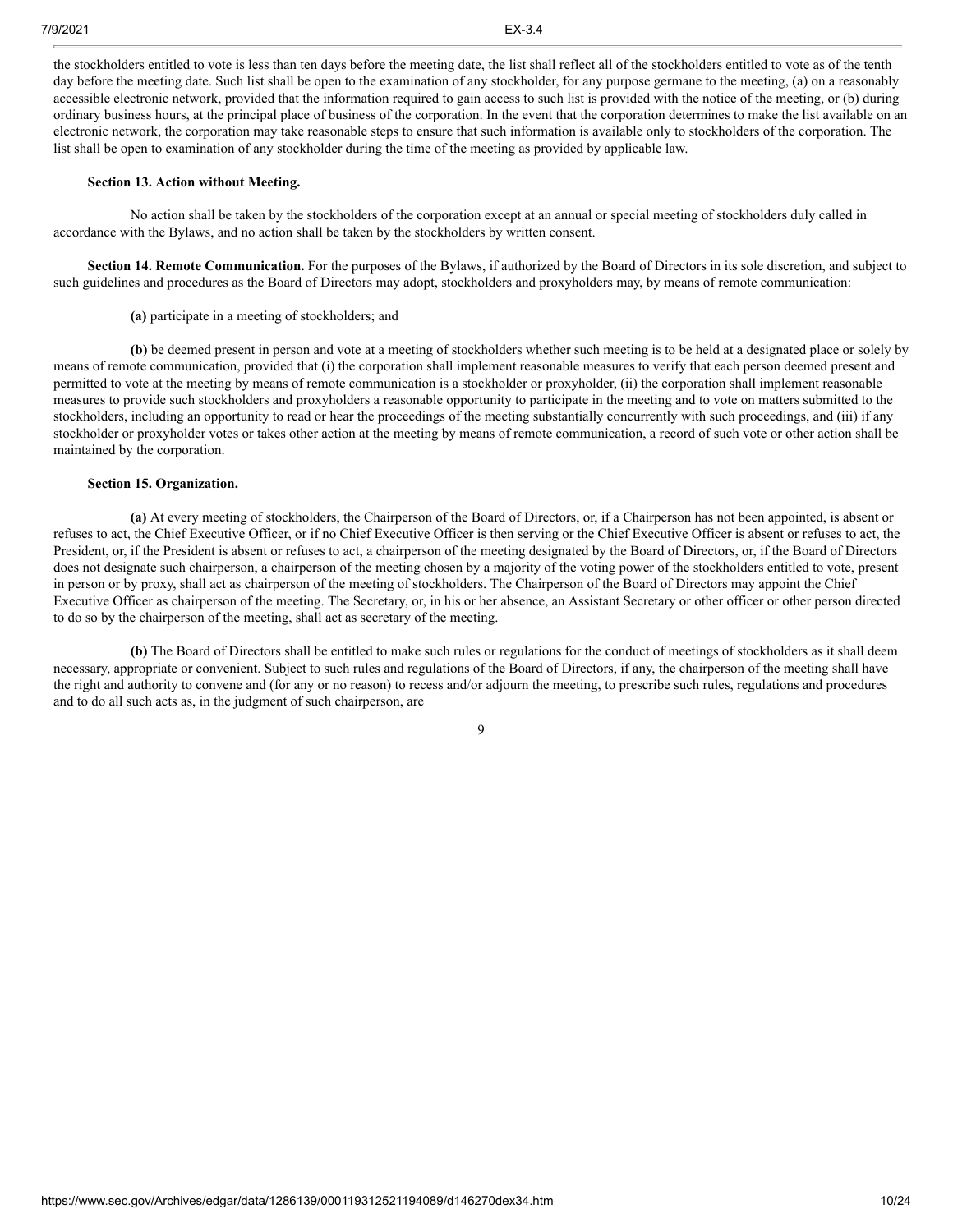necessary, appropriate or convenient for the proper conduct of the meeting, including, without limitation, establishing an agenda or order of business for the meeting, rules and procedures for maintaining order at the meeting and the safety of those present, limitations on participation in such meeting to stockholders of record of the corporation and their duly authorized and constituted proxies and such other persons as the chairperson shall permit, restrictions on entry to the meeting after the time fixed for the commencement thereof, limitations on the time allotted to questions or comments by participants and regulation of the opening and closing of the polls for balloting on matters that are to be voted on by ballot. The date and time of the opening and closing of the polls for each matter upon which the stockholders will vote at the meeting shall be announced at the meeting. Unless and to the extent determined by the Board of Directors or the chairperson of the meeting, meetings of stockholders shall not be required to be held in accordance with rules of parliamentary procedure.

### **ARTICLE IV**

### **DIRECTORS**

**Section 16. Number and Term of Office.** The authorized number of directors of the corporation shall be fixed in accordance with the Certificate of Incorporation. Directors need not be stockholders unless so required by the Certificate of Incorporation. If for any cause, the directors shall not have been elected at an annual meeting, they may be elected as soon thereafter as convenient at a special meeting of the stockholders called for that purpose in the manner provided in the Bylaws.

**Section 17. Powers.** The business and affairs of the corporation shall be managed by or under the direction of the Board of Directors, except as may be otherwise provided by the Certificate of Incorporation or the DGCL.

**Section 18. Classes of Directors.** The directors shall be divided into classes as and to the extent provided in the Certificate of Incorporation, except as otherwise required by applicable law.

**Section 19. Vacancies.** Vacancies on the Board of Directors shall be filled as provided in the Certificate of Incorporation, except as otherwise required by applicable law.

**Section 20. Resignation.** Any director may resign at any time by delivering his or her notice in writing or by electronic transmission to the Board of Directors or the Secretary. Such resignation shall take effect at the time of delivery of the notice or at any later time specified therein. Acceptance of such resignation shall not be necessary to make it effective. When one or more directors shall resign from the Board of Directors, effective at a future date, a majority of the directors then in office, including those who have so resigned, shall have power to fill such vacancy or vacancies, the vote thereon to take effect when such resignation or resignations shall become effective, and each director so chosen shall hold office for the unexpired portion of the term of the director whose place shall be vacated and until his or her successor shall have been duly elected and qualified or until his or her earlier death, resignation or removal.

**Section 21. Removal.** Subject to the rights of holders of any series of preferred stock to elect additional directors under specified circumstances, the Board of Directors or any individual director may be removed only in the manner specified in the Certificate of Incorporation, except as otherwise required by applicable law.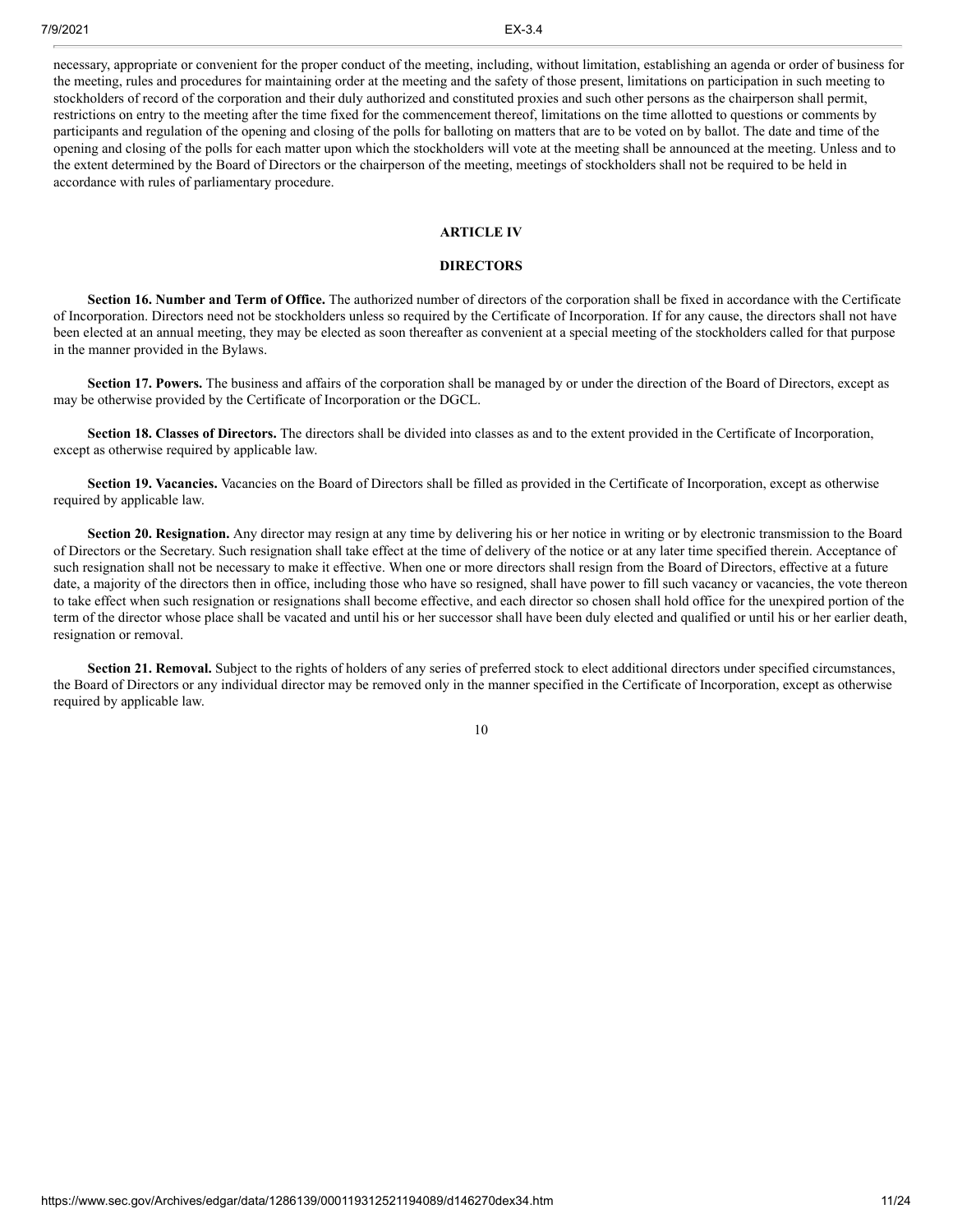#### **Section 22. Meetings.**

**(a) Regular Meetings.** Unless otherwise restricted by the Certificate of Incorporation, regular meetings of the Board of Directors may be held at any time or date and at any place within or without the State of Delaware that has been designated by the Board of Directors and publicized among all directors, either orally or in writing, by telephone, including a voice-messaging system or other system designed to record and communicate messages, or by electronic mail or other electronic means. No further notice shall be required for regular meetings of the Board of Directors.

**(b) Special Meetings.** Unless otherwise restricted by the Certificate of Incorporation, special meetings of the Board of Directors may be held at any time and place within or without the State of Delaware as designated and called by the Chairperson of the Board of Directors, the Chief Executive Officer or the Board of Directors.

**(c) Meetings by Electronic Communications Equipment.** Any member of the Board of Directors, or of any committee thereof, may participate in a meeting by means of conference telephone or other communications equipment by means of which all persons participating in the meeting can hear each other, and participation in a meeting by such means shall constitute presence in person at such meeting.

**(d) Notice of Special Meetings.** Notice of the time and place, if any, of all special meetings of the Board of Directors shall be transmitted orally or in writing, by telephone, including a voice messaging system or other system or technology designed to record and communicate messages, or by electronic mail or other electronic means, during normal business hours, at least 24 hours before the date and time of the meeting. If notice is sent by U.S. mail, it shall be sent by first class mail, postage prepaid, at least three days before the date of the meeting.

**(e) Waiver of Notice.** Notice of any meeting of the Board of Directors may be waived in writing, or by electronic transmission, at any time before or after the meeting and will be waived by any director by attendance thereat, except when the director attends the meeting for the express purpose of objecting, at the beginning of the meeting, to the transaction of any business because the meeting is not lawfully called or convened. The transaction of all business at any meeting of the Board of Directors, or any committee thereof, however called or noticed, or wherever held, shall be as valid as though it had been transacted at a meeting duly held after regular call and notice, if a quorum be present and if, either before or after the meeting, each of the directors not present who did not receive notice shall sign a written waiver of notice or shall waive notice by electronic transmission. All such waivers shall be filed with the corporate records or made a part of the minutes of the meeting.

## **Section 23. Quorum and Voting.**

**(a)** Unless the Certificate of Incorporation requires a greater number, and except with respect to questions related to indemnification arising under Section 46 for which a quorum shall be one-third of the exact number of directors fixed from time to time by the Board of Directors in accordance with the Certificate of Incorporation, a quorum of the Board of Directors shall consist of a majority of the total number of directors then serving on the Board of Directors or, if greater, one-third of the exact number of directors fixed from time to time by the Board of Directors in accordance with the Certificate of Incorporation. At any meeting whether a quorum be present or otherwise, a majority of the directors present may adjourn from time to time until the time fixed for the next regular meeting of the Board of Directors, without notice other than by announcement at the meeting.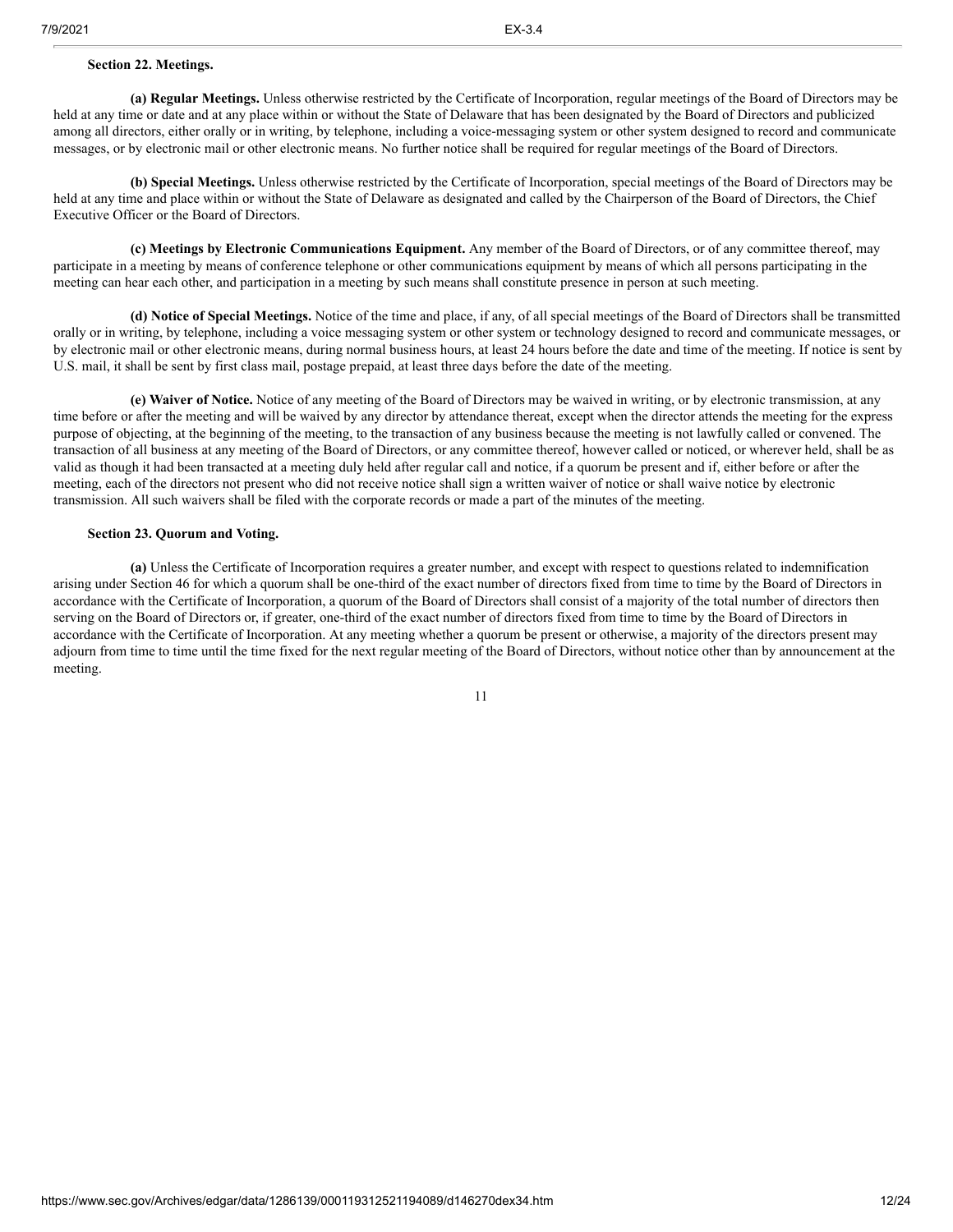**(b)** At each meeting of the Board of Directors at which a quorum is present, all questions and business shall be determined by the affirmative vote of a majority of the directors present, unless a different vote be required by applicable law, the Certificate of Incorporation or the Bylaws.

**Section 24. Action without Meeting.** Unless otherwise restricted by the Certificate of Incorporation or the Bylaws, any action required or permitted to be taken at any meeting of the Board of Directors or of any committee thereof may be taken without a meeting, if all members of the Board of Directors or committee, as the case may be, consent thereto in writing or by electronic transmission. Such consent or consents shall be filed with the minutes of proceedings of the Board of Directors or committee. Such filing shall be in paper form if the minutes are maintained in paper form and shall be in electronic form if the minutes are maintained in electronic form.

**(a) Fees and Compensation.** Directors shall be entitled to such compensation for their services as may be approved by the Board of Directors, or a committee thereof to which the Board of Directors has delegated such responsibility and authority, including, if so approved, by resolution of the Board of Directors or a committee thereof to which the Board of Directors has delegated such responsibility and authority, a fixed sum and reimbursement of expenses incurred, if any, for attendance at each regular or special meeting of the Board of Directors and at any meeting of a committee of the Board of Directors, as well as reimbursement for other reasonable expenses incurred with respect to duties as a member of the Board of Directors or any committee thereof. Nothing herein contained shall be construed to preclude any director from serving the corporation in any other capacity as an officer, agent, employee, or otherwise and receiving compensation therefor.

#### **Section 25. Committees.**

**(a) Executive Committee.** The Board of Directors may appoint an Executive Committee to consist of one or more members of the Board of Directors. The Executive Committee, to the extent permitted by applicable law and provided in the resolution of the Board of Directors shall have and may exercise all the powers and authority of the Board of Directors in the management of the business and affairs of the corporation, and may authorize the seal of the corporation to be affixed to all papers that may require it; but no such committee shall have the power or authority in reference to (i) approving or adopting, or recommending to the stockholders, any action or matter (other than the election or removal of directors) expressly required by the DGCL to be submitted to stockholders for approval, or (ii) adopting, amending or repealing any Bylaw of the corporation.

**(b) Other Committees.** The Board of Directors may, from time to time, appoint such other committees as may be permitted by applicable law. Such other committees appointed by the Board of Directors shall consist of one or more members of the Board of Directors and shall have such powers and perform such duties as may be prescribed by the resolution or resolutions creating such committees, but in no event shall any such committee have the powers denied to the Executive Committee in the Bylaws.

**(c) Term.** The Board of Directors, subject to any requirements of any outstanding series of preferred stock and the provisions of subsections (a) or (b) of this Section 25, may at any time increase or decrease the number of members of a committee or terminate the existence of a committee. The membership of a committee member shall terminate on the date of his or her death or voluntary resignation from the committee or from the Board of Directors. The Board of Directors may at any time for any reason remove any individual committee member and the Board of Directors may fill any committee vacancy created by death, resignation, removal or increase in the number of members of the committee. The Board of Directors may designate one or more directors as alternate members of any committee, who may replace any absent or disqualified member at any meeting of the committee, and, in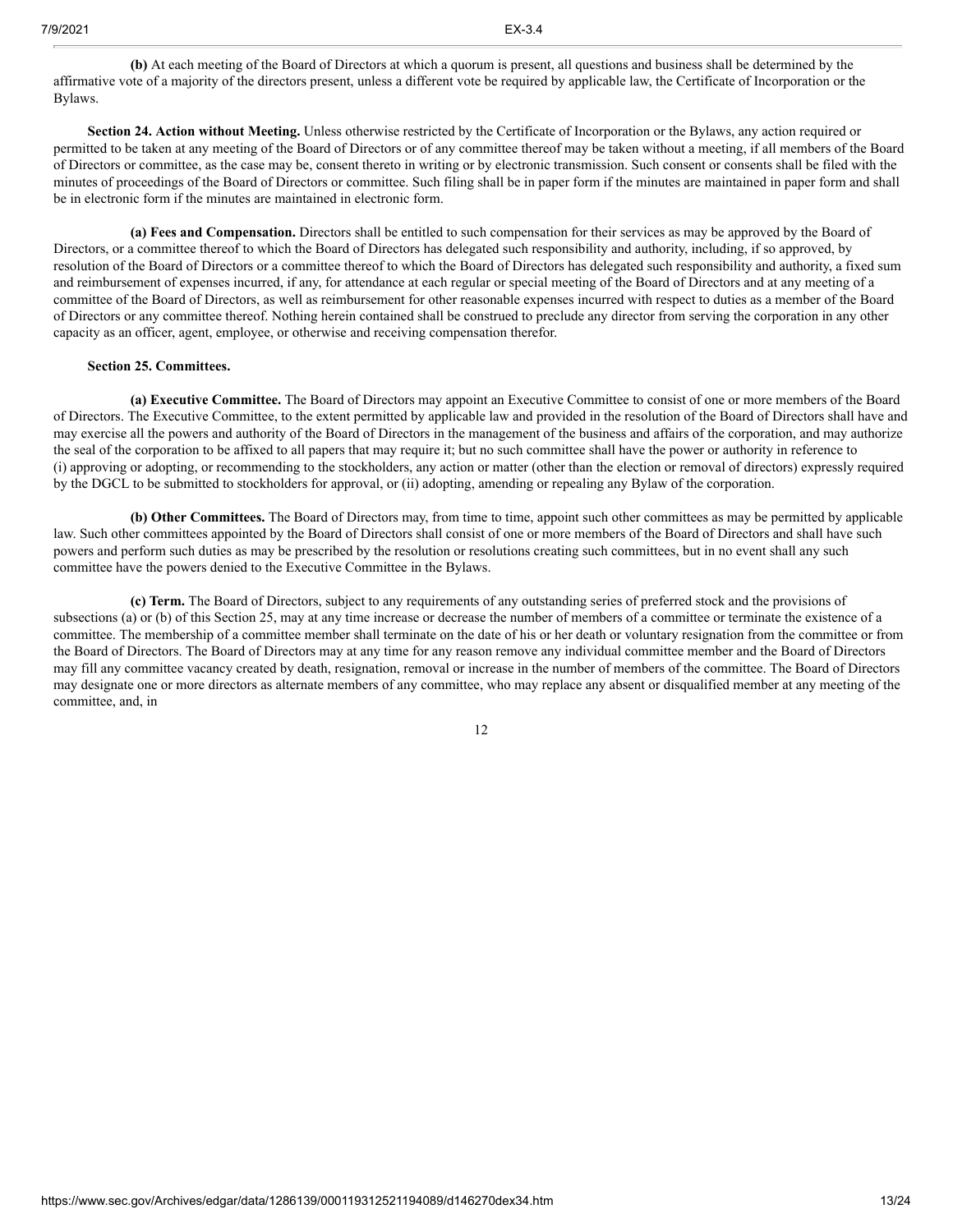addition, in the absence or disqualification of any member of a committee, the member or members thereof present at any meeting and not disqualified from voting, whether or not such member or members constitute a quorum, may unanimously appoint another member of the Board of Directors to act at the meeting in the place of any such absent or disqualified member.

**(d) Meetings.** Unless the Board of Directors shall otherwise provide, regular meetings of the Executive Committee or any other committee appointed pursuant to this Section 26 shall be held at such times and places, if any, as are determined by the Board of Directors, or by any such committee, and when notice thereof has been given to each member of such committee, no further notice of such regular meetings need be given thereafter. Special meetings of any such committee may be held at such place, if any, that has been determined from time to time by such committee, and may be called by any director who is a member of such committee, upon notice to the members of such committee of the time and place, if any, of such special meeting given in the manner provided for the giving of notice to members of the Board of Directors of the time and place, if any, of special meetings of the Board of Directors. Notice of any meeting of any committee may be waived in writing or by electronic transmission at any time before or after the meeting and will be waived by any director by attendance thereat, except when the director attends such meeting for the express purpose of objecting, at the beginning of the meeting, to the transaction of any business because the meeting is not lawfully called or convened. Unless otherwise provided by the Board of Directors in the resolutions authorizing the creation of the committee, a majority of the authorized number of members of any such committee shall constitute a quorum for the transaction of business, and the act of a majority of those present at any meeting at which a quorum is present shall be the act of such committee.

**Section 26. Duties of Chairperson of the Board of Directors.** The Chairperson of the Board of Directors, when present, shall preside at all meetings of the stockholders and the Board of Directors. The Chairperson of the Board of Directors shall perform such other duties customarily associated with the office and shall also perform such other duties and have such other powers, as the Board of Directors shall designate from time to time.

**Section 27. Lead Independent Director.** The Chairperson of the Board of Directors, or one of the independent directors, may be designated by the Board of Directors as lead independent director to serve until replaced by the Board of Directors ("*Lead Independent Director*"). The Lead Independent Director, if any, will preside over meetings of the independent directors and perform such other duties as may be established or delegated by the Board of Directors and perform such other duties as may be established or delegated by the Chairperson of the Board of Directors.

**Section 28. Organization.** At every meeting of the directors, the Chairperson of the Board of Directors, or, if a Chairperson has not been appointed or is absent, the Lead Independent Director, or if the Lead Independent Director has not been appointed or is absent, the Chief Executive Officer (if a director), or, if a Chief Executive Officer is absent, the President (if a director), or if the President is absent, the most senior Vice President (if a director), or, in the absence of any such person, a chairperson of the meeting chosen by a majority of the directors present, shall preside over the meeting. The Secretary, or in his or her absence, any Assistant Secretary or other officer, director or other person directed to do so by the person presiding over the meeting, shall act as secretary of the meeting.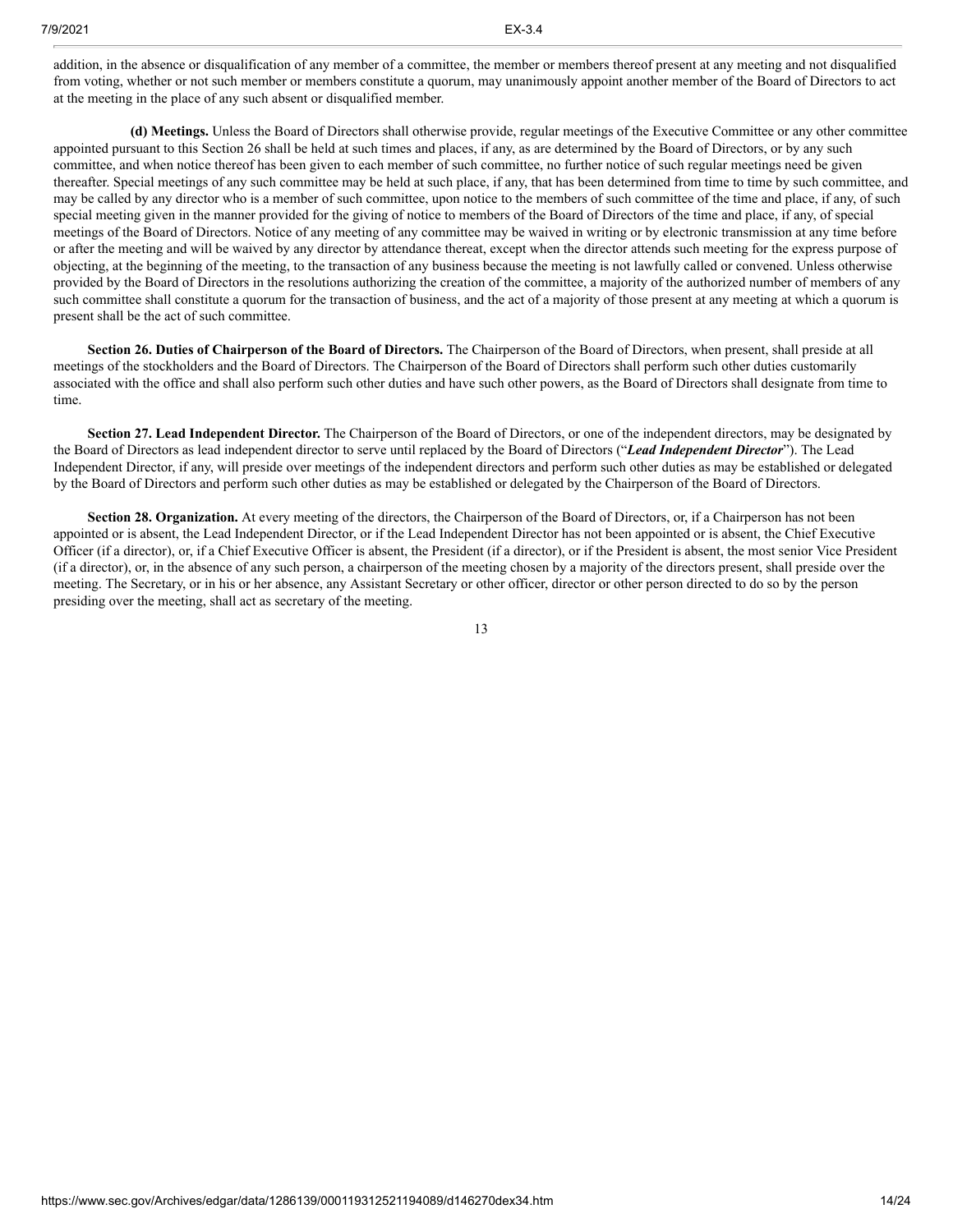#### **ARTICLE V**

#### **OFFICERS**

**Section 29. Officers Designated.** The officers of the corporation shall include, if and when designated by the Board of Directors, the Chief Executive Officer, the President, one or more Vice Presidents, the Secretary, the Chief Financial Officer and the Treasurer. The Board of Directors may also appoint one or more Assistant Secretaries and Assistant Treasurers and such other officers and agents with such powers and duties as it shall deem appropriate or necessary. The Board of Directors may assign such additional titles to one or more of the officers as it shall deem appropriate. Any one person may hold any number of offices of the corporation at any one time unless specifically prohibited therefrom by applicable law, the Certificate of Incorporation or the Bylaws. The salaries and other compensation of the officers of the corporation shall be fixed by or in the manner designated by the Board of Directors or by a committee thereof to which the Board of Directors has delegated such responsibility.

## **Section 30. Tenure and Duties of Officers.**

**(a) General.** All officers shall hold office at the pleasure of the Board of Directors and until their successors shall have been duly elected and qualified, unless sooner removed. If the office of any officer becomes vacant for any reason, the vacancy may be filled by the Board of Directors or by a committee thereof to which the Board of Directors has delegated such responsibility or, if so authorized by the Board of Directors, by the Chief Executive Officer or another officer of the corporation.

**(b) Duties of Chief Executive Officer.** The Chief Executive Officer shall preside at all meetings of the stockholders and, if a director, at all meetings of the Board of Directors, unless a Chairperson of the Board of Directors or Lead Independent Director has been appointed and is present. The Chief Executive Officer shall be the chief executive officer of the corporation and, subject to the supervision, direction and control of the Board of Directors, shall have the general powers and duties of supervision, direction, management and control of the business and officers of the corporation as are customarily associated with the position of Chief Executive Officer. To the extent that a Chief Executive Officer has been appointed and no President has been appointed, all references in the Bylaws to the President shall be deemed references to the Chief Executive Officer. The Chief Executive Officer shall perform other duties customarily associated with the office and shall also perform such other duties and have such other powers, as the Board of Directors shall designate from time to time.

**(c) Duties of President.** The President shall preside at all meetings of the stockholders and, if a director, at all meetings of the Board of Directors, unless a Chairperson of the Board of Directors, Lead Independent Director, or Chief Executive Officer has been appointed and is present. Unless another officer has been appointed Chief Executive Officer of the corporation, the President shall be the chief executive officer of the corporation and, subject to the supervision, direction and control of the Board of Directors, shall have the general powers and duties of supervision, direction, management and control of the business and officers of the corporation as are customarily associated with the position of President. The President shall perform other duties customarily associated with the office and shall also perform such other duties and have such other powers, as the Board of Directors (or the Chief Executive Officer, if the Chief Executive Officer and President are not the same person and the Board of Directors has delegated the designation of the President's duties to the Chief Executive Officer) shall designate from time to time.

**(d) Duties of Vice Presidents.** A Vice President may assume and perform the duties of the President in the absence or disability of the President or whenever the office of President is vacant (unless the duties of the President are being filled by the Chief Executive Officer). A Vice President shall perform other duties customarily associated with the office and shall also perform such other duties and have such other powers as the Board of Directors or the Chief Executive Officer, or, if the Chief Executive Officer has not been appointed or is absent, the President shall designate from time to time.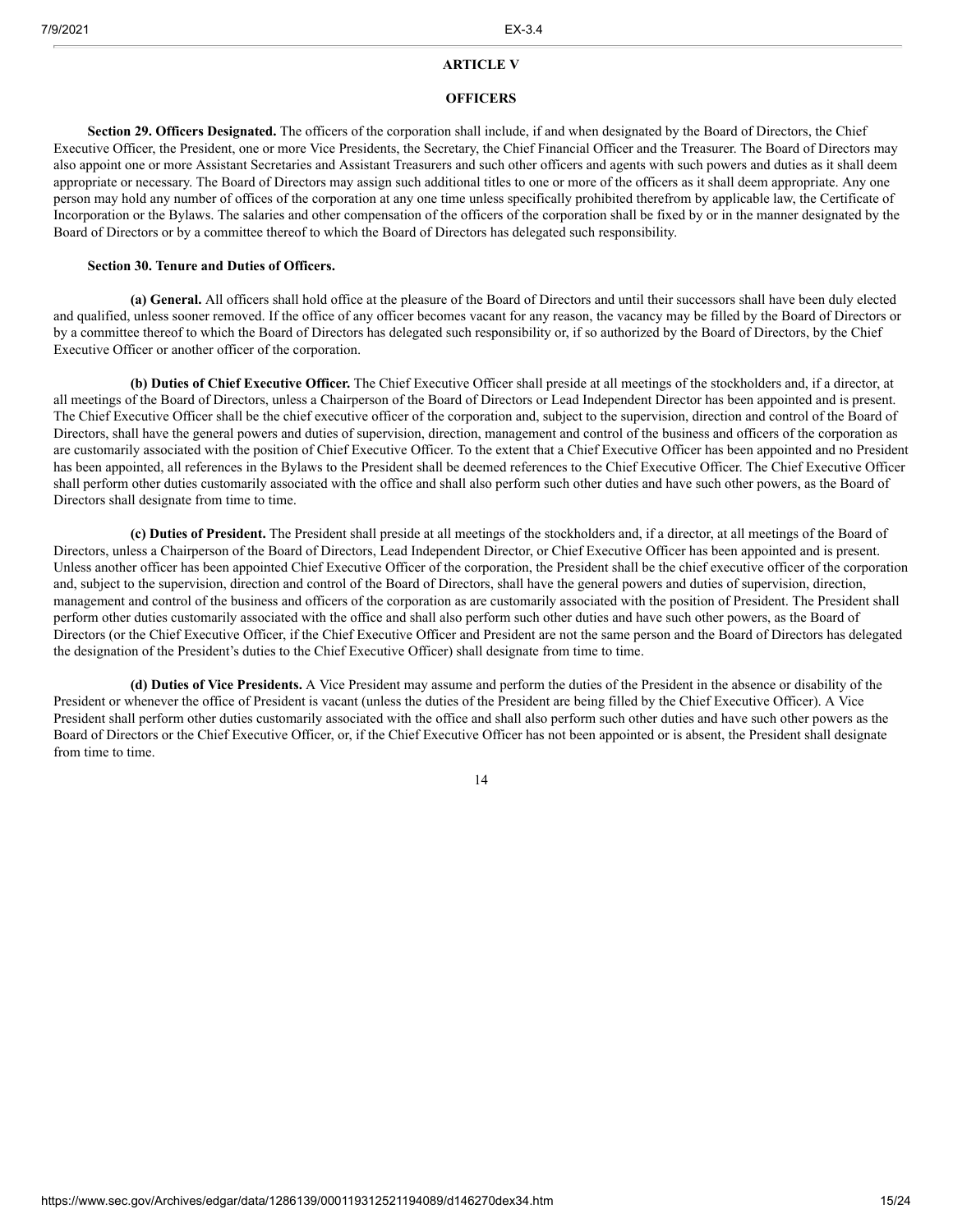**(e) Duties of Secretary and Assistant Secretary.** The Secretary shall attend all meetings of the stockholders and of the Board of Directors and shall record all acts, votes and proceedings thereof in the minute books of the corporation. The Secretary shall give notice in conformity with the Bylaws of all meetings of the stockholders and of all meetings of the Board of Directors and any committee thereof requiring notice. The Secretary shall perform all other duties provided for in the Bylaws and other duties customarily associated with the office and shall also perform such other duties and have such other powers, as the Board of Directors or the Chief Executive Officer, or if no Chief Executive Officer is then serving, the President shall designate from time to time. The Chief Executive Officer, or if no Chief Executive Officer is then serving, the President may direct any Assistant Secretary or other officer to assume and perform the duties of the Secretary in the absence or disability of the Secretary, and each Assistant Secretary shall perform other duties customarily associated with the office and shall also perform such other duties and have such other powers as the Board of Directors or the Chief Executive Officer, or if no Chief Executive Officer is then serving, the President shall designate from time to time.

**(f) Duties of Chief Financial Officer.** The Chief Financial Officer shall keep or cause to be kept the books of account of the corporation in a thorough and proper manner and shall render statements of the financial affairs of the corporation in such form and as often as required by the Board of Directors, the Chief Executive Officer, or the President. The Chief Financial Officer, subject to the order of the Board of Directors, shall have the custody of all funds and securities of the corporation. The Chief Financial Officer shall perform other duties customarily associated with the office and shall also perform such other duties and have such other powers as the Board of Directors or the Chief Executive Officer, or if no Chief Executive Officer is then serving, the President shall designate from time to time. To the extent that a Chief Financial Officer has been appointed and no Treasurer has been appointed, all references in the Bylaws to the Treasurer shall be deemed references to the Chief Financial Officer. The President may direct the Treasurer, if any, or any Assistant Treasurer to assume and perform the duties of the Chief Financial Officer in the absence or disability of the Chief Financial Officer.

**(g) Duties of Treasurer and Assistant Treasurer.** Unless another officer has been appointed Chief Financial Officer of the corporation, the Treasurer shall be the chief financial officer of the corporation, shall keep or cause to be kept the books of account of the corporation in a thorough and proper manner and shall render statements of the financial affairs of the corporation in such form and as often as required by the Board of Directors, the Chief Executive Officer or the President. Unless another officer has been appointed Chief Financial Officer of the corporation, the Treasurer, subject to the order of the Board of Directors, shall have the custody of all funds and securities of the corporation. The Treasurer shall perform other duties customarily associated with the office and shall also perform such other duties and have such other powers as the Board of Directors or the Chief Executive Officer, or if no Chief Executive Officer is then serving, the President shall designate from time to time. The Chief Executive Officer, or if no Chief Executive Officer is then serving, the President may direct any Assistant Treasurer or other officer to assume and perform the duties of the Treasurer in the absence or disability of the Treasurer, and each Assistant Treasurer shall perform other duties commonly incident to the office and shall also perform such other duties and have such other powers as the Board of Directors or the Chief Executive Officer, or if no Chief Executive Officer is then serving, the President shall designate from time to time.

**Section 31. Delegation of Authority.** The Board of Directors may from time to time delegate the powers or duties of any officer to any other officer or agent, notwithstanding any provision hereof.

**Section 32. Resignations.** Any officer may resign at any time by giving notice in writing or by electronic transmission to the Board of Directors, the Chairperson of the Board of Directors, the Chief Executive Officer, the President or the Secretary. Any such resignation shall be effective when received by the person or persons to whom such notice is given, unless a later time is specified therein, in which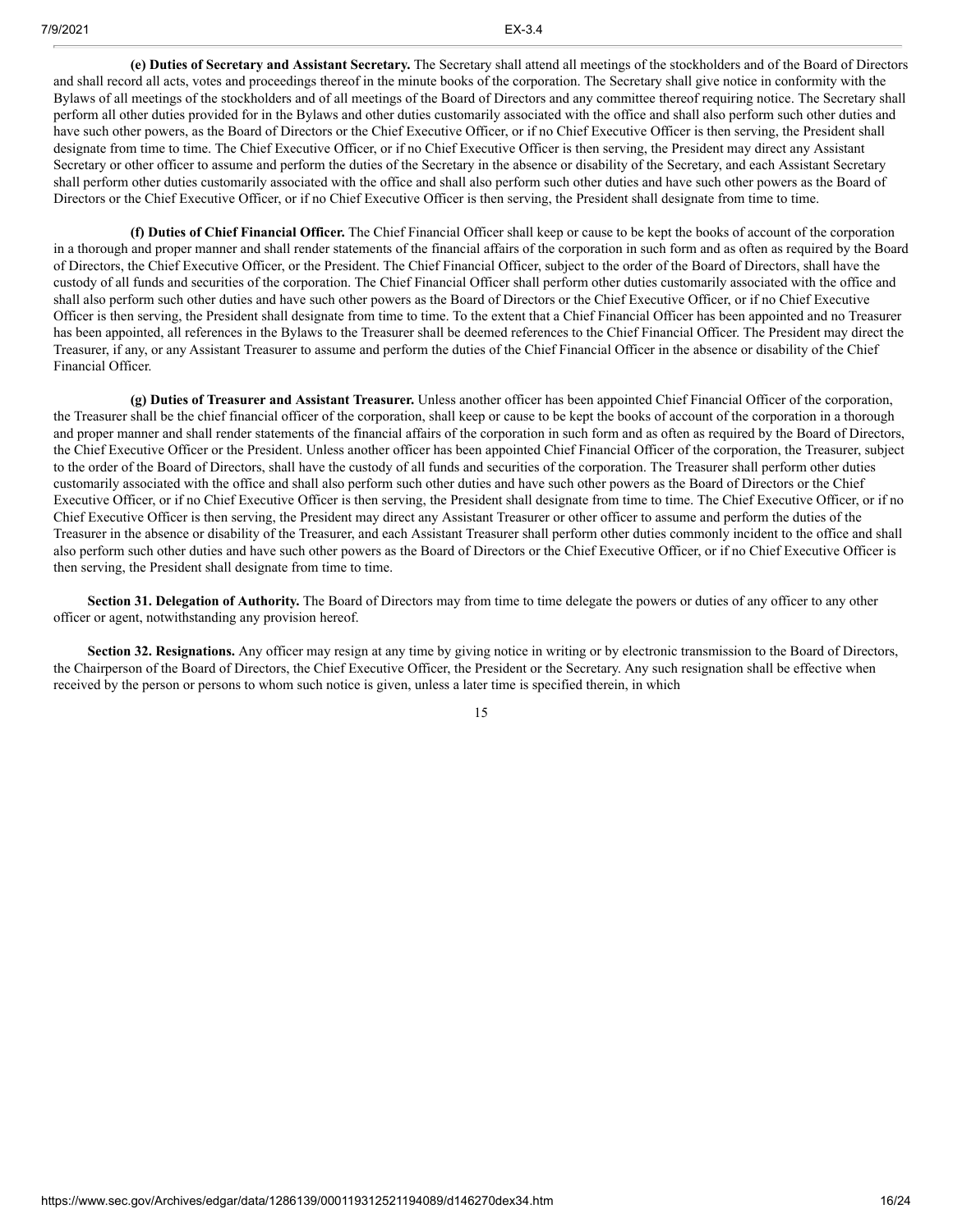event the resignation shall become effective at such later time. Unless otherwise specified in such notice, the acceptance of any such resignation shall not be necessary to make it effective. Any resignation shall be without prejudice to the rights, if any, of the corporation under any contract with the resigning officer.

**Section 33. Removal.** Any officer may be removed from office at any time, either with or without cause, by the Board of Directors, or by any committee thereof or any superior officer upon whom such power of removal may have been conferred by the Board of Directors.

# **ARTICLE VI**

#### **EXECUTION OF CORPORATE INSTRUMENTS AND VOTING OF SECURITIES OWNED BY THE CORPORATION**

**Section 34. Execution of Corporate Instruments.** The Board of Directors may, in its discretion, determine the method and designate the signatory officer or officers, or other person or persons, to execute, sign or endorse on behalf of the corporation any corporate instrument or document, or to sign on behalf of the corporation the corporate name without limitation, or to enter into contracts on behalf of the corporation, except where otherwise provided by applicable law or the Bylaws, and such execution or signature shall be binding upon the corporation.

All checks and drafts drawn on banks or other depositaries on funds to the credit of the corporation or in special accounts of the corporation shall be signed by such person or persons as the Board of Directors shall from time to time authorize so to do.

Unless otherwise specifically determined by the Board of Directors or otherwise required by applicable law, the execution, signing or endorsement of any corporate instrument or document may be effected manually, by facsimile or (to the extent permitted by applicable law and subject to such policies and procedures as the corporation may have in effect from time to time) by electronic signature.

Unless authorized or ratified by the Board of Directors or within the agency power of an officer, no officer, agent or employee shall have any power or authority to bind the corporation by any contract or engagement or to pledge its credit or to render it liable for any purpose or for any amount.

**Section 35. Voting of Securities Owned by the Corporation.** All stock and other securities of or interests in other corporations or entities owned or held by the corporation for itself, or for other parties in any capacity, shall be voted, and all proxies with respect thereto shall be executed, by the person authorized so to do by resolution of the Board of Directors, or, in the absence of such authorization, by the Chairperson of the Board of Directors, the Chief Executive Officer, the President, or any Vice President.

# **ARTICLE VII**

# **SHARES OF STOCK**

**Section 36. Form and Execution of Certificates.** The shares of the corporation shall be represented by certificates, or shall be uncertificated if so provided by resolution or resolutions of the Board of Directors. Certificates for the shares of stock, if any, shall be in such form as is consistent with the Certificate of Incorporation and applicable law. Every holder of stock in the corporation represented by certificates shall be entitled to have a certificate signed by or in the name of the corporation by any two authorized officers of the corporation, certifying the number, and the class or series, of shares owned by such holder in the corporation. Any or all of the signatures on the certificate may be facsimiles. In case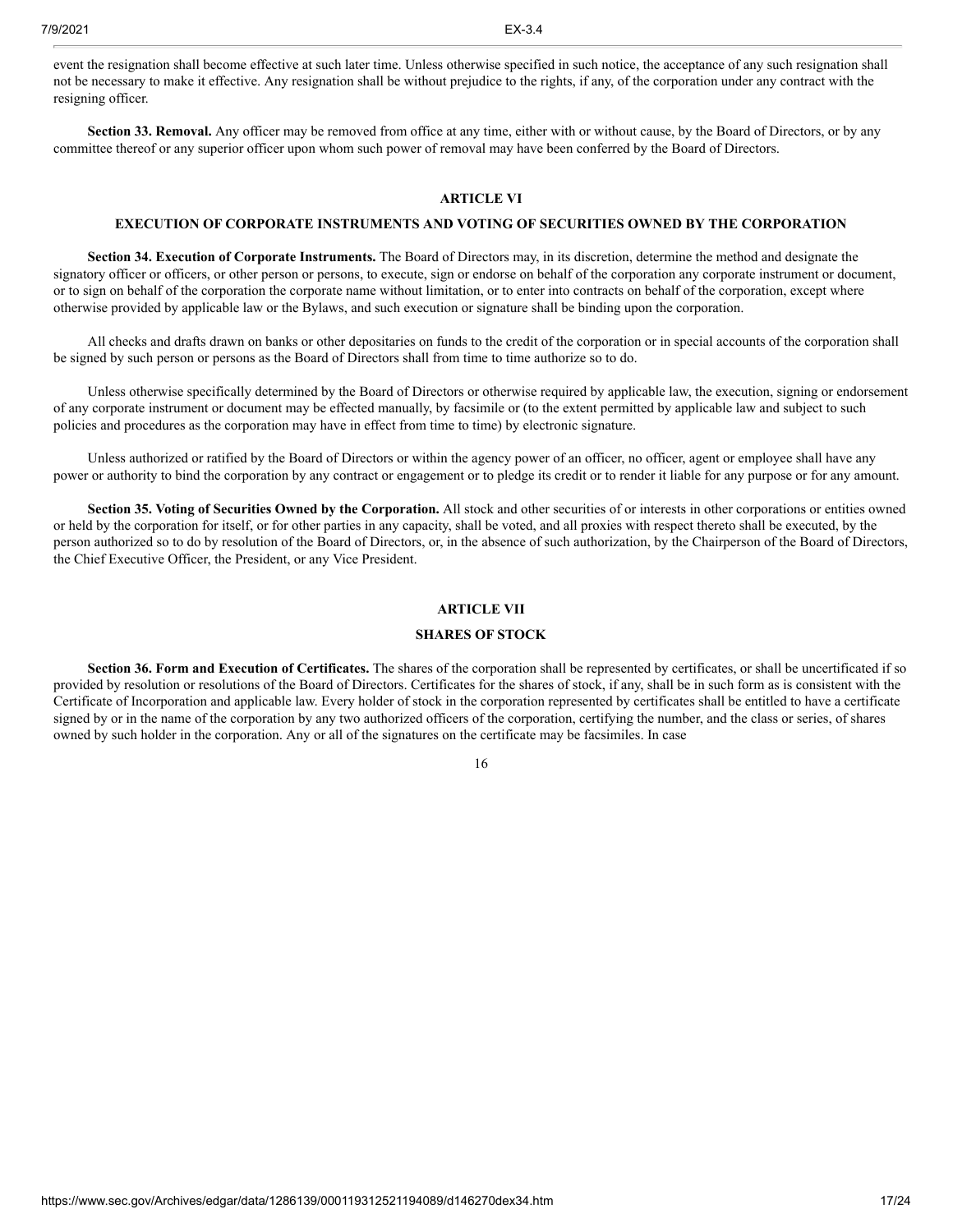any officer, transfer agent, or registrar who has signed or whose facsimile signature has been placed upon a certificate shall have ceased to be such officer, transfer agent, or registrar before such certificate is issued, it may be issued with the same effect as if he were such officer, transfer agent, or registrar at the date of issue.

**Section 37. Lost Certificates.** A new certificate or certificates shall be issued in place of any certificate or certificates theretofore issued by the corporation alleged to have been lost, stolen, or destroyed, upon the making of an affidavit of that fact by the person claiming the certificate of stock to be lost, stolen, or destroyed. The corporation may require, as a condition precedent to the issuance of a new certificate or certificates, the owner of such lost, stolen, or destroyed certificate or certificates, or the owner's legal representative, to agree to indemnify the corporation in such manner as it shall require or to give the corporation a surety bond in such form and amount as it may direct as indemnity against any claim that may be made against the corporation with respect to the certificate alleged to have been lost, stolen, or destroyed.

# **Section 38. Transfers.**

**(a)** Transfers of record of shares of stock of the corporation shall be made only upon its books by the holders thereof, in person or by attorney duly authorized, and, in the case of stock represented by certificate, upon the surrender of a properly endorsed certificate or certificates for a like number of shares.

**(b)** The corporation shall have power to enter into and perform any agreement with any number of stockholders of any one or more classes or series of stock of the corporation to restrict the transfer of shares of stock of the corporation of any one or more classes or series owned by such stockholders in any manner not prohibited by the DGCL.

# **Section 39. Fixing Record Dates.**

**(a)** In order that the corporation may determine the stockholders entitled to notice of or to vote at any meeting of stockholders or any adjournment thereof, the Board of Directors may fix a record date, which record date shall not precede the date upon which the resolution fixing the record date is adopted by the Board of Directors, and which record date shall, subject to applicable law, not be more than 60 nor less than ten days before the date of such meeting. If the Board of Directors so fixes a record date for determining the stockholders entitled to notice of any meeting of stockholders, such date shall also be the record date for determining the stockholders entitled to vote at such meeting, unless the Board of Directors determines, at the time it fixes the record date for determining the stockholders entitled to notice of such meeting, that a later date on or before the date of the meeting shall be the record date for determining the stockholders entitled to vote at such meeting. If no record date is fixed by the Board of Directors, the record date for determining stockholders entitled to notice of or to vote at a meeting of stockholders shall be at the close of business on the day immediately preceding the day on which notice is given, or if notice is waived, at the close of business on the day immediately preceding the day on which the meeting is held. A determination of stockholders of record entitled to notice of or to vote at a meeting of stockholders shall apply to any adjournment of the meeting; *provided, however,* that the Board of Directors may fix a new record date for the adjourned meeting in accordance with the provisions of this Section 39(a).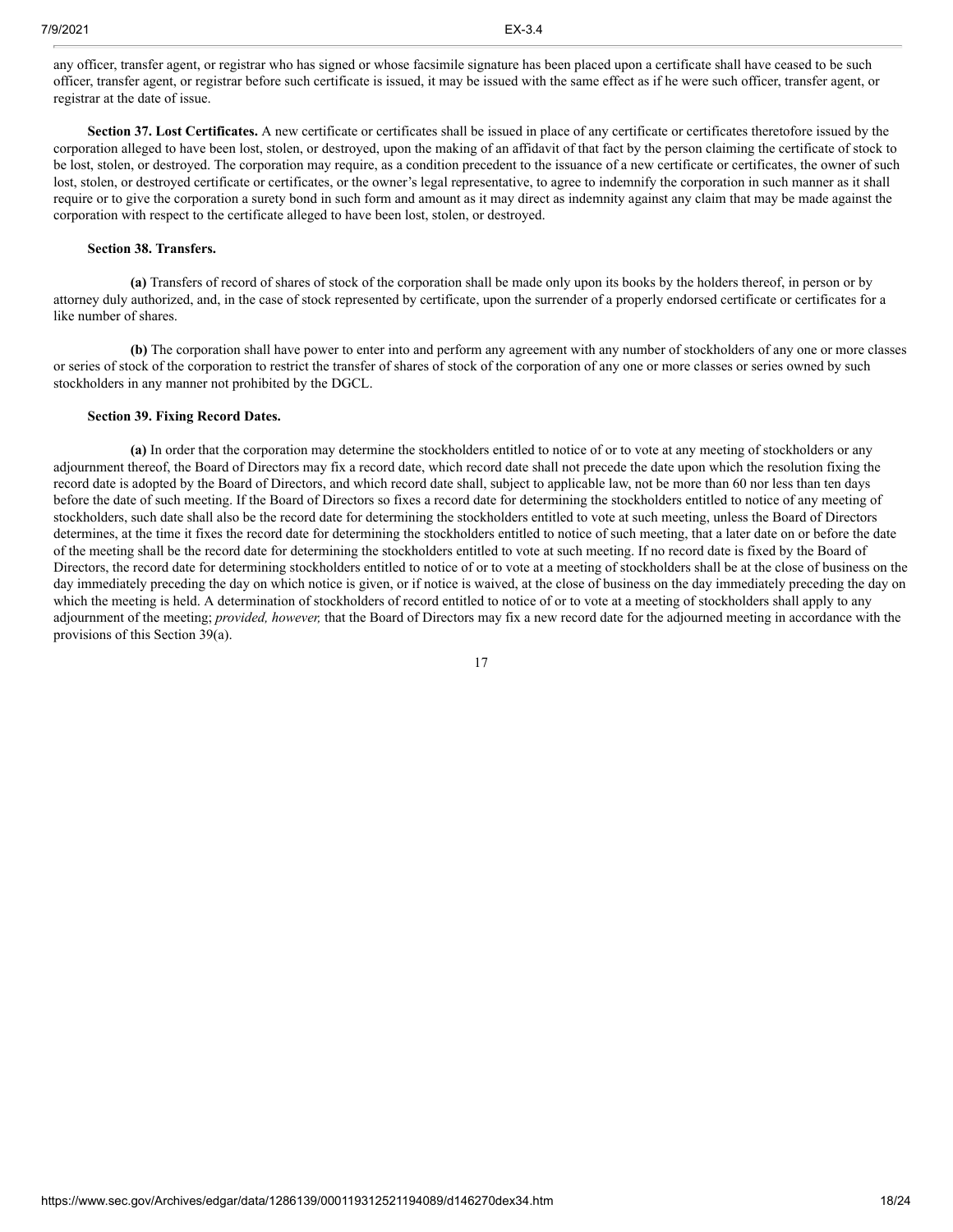**(b)** In order that the corporation may determine the stockholders entitled to receive payment of any dividend or other distribution or allotment of any rights or the stockholders entitled to exercise any rights in respect of any change, conversion or exchange of stock, or for the purpose of any other lawful action, the Board of Directors may fix, in advance, a record date, which record date shall not precede the date upon which the resolution fixing the record date is adopted, and which record date shall be not more than 60 days prior to such action. If no record date is fixed, the record date for determining stockholders for any such purpose shall be at the close of business on the day on which the Board of Directors adopts the resolution relating thereto.

**Section 40. Registered Stockholders.** The corporation shall be entitled to recognize the exclusive right of a person registered on its books as the owner of shares to receive dividends, and to vote as such owner, and shall not be bound to recognize any equitable or other claim to or interest in such share or shares on the part of any other person whether or not it shall have express or other notice thereof, except as otherwise provided by the laws of Delaware.

**Section 41. Additional Powers of the Board.** In addition to, and without limiting, the powers set forth in the Bylaws, the Board of Directors shall have power and authority to make all such rules and regulations as it shall deem expedient concerning the issue, transfer, and registration of certificates for shares of stock of the corporation, including the use of uncertificated shares of stock, subject to the provisions of the DGCL, other applicable law, the Certificate of Incorporation and the Bylaws. The Board of Directors may appoint and remove transfer agents and registrars of transfers, and may require all stock certificates to bear the signature of any such transfer agent and/or any such registrar of transfers.

## **ARTICLE VIII**

## **OTHER SECURITIES OF THE CORPORATION**

**Section 42. Execution of Other Securities.** All bonds, debentures and other corporate securities of the corporation, other than stock certificates (covered in Section 36), may be signed by the Chairperson of the Board of Directors, the Chief Executive Officer, the President or any Vice President, or such other person as may be authorized by the Board of Directors; *provided, however,* that where any such bond, debenture or other corporate security shall be authenticated by the manual signature, or where permissible facsimile signature, of a trustee under an indenture pursuant to which such bond, debenture or other corporate security shall be issued, the signatures of the persons signing and attesting the corporate seal on such bond, debenture or other corporate security may be the imprinted facsimile of the signatures of such persons. Interest coupons appertaining to any such bond, debenture or other corporate security, authenticated by a trustee as aforesaid, shall be signed by the Treasurer or an Assistant Treasurer of the corporation or such other person as may be authorized by the Board of Directors, or bear imprinted thereon the facsimile signature of such person. In case any officer who shall have signed or attested any bond, debenture or other corporate security, or whose facsimile signature shall appear thereon or on any such interest coupon, shall have ceased to be such officer before the bond, debenture or other corporate security so signed or attested shall have been delivered, such bond, debenture or other corporate security nevertheless may be adopted by the corporation and issued and delivered as though the person who signed the same or whose facsimile signature shall have been used thereon had not ceased to be such officer of the corporation.

# **ARTICLE IX**

#### **DIVIDENDS**

**Section 43. Declaration of Dividends.** Dividends upon the capital stock of the corporation, subject to the provisions of the Certificate of Incorporation and applicable law, if any, may be declared by the Board of Directors. Dividends may be paid in cash, in property, or in shares of the capital stock, subject to the provisions of the Certificate of Incorporation and applicable law.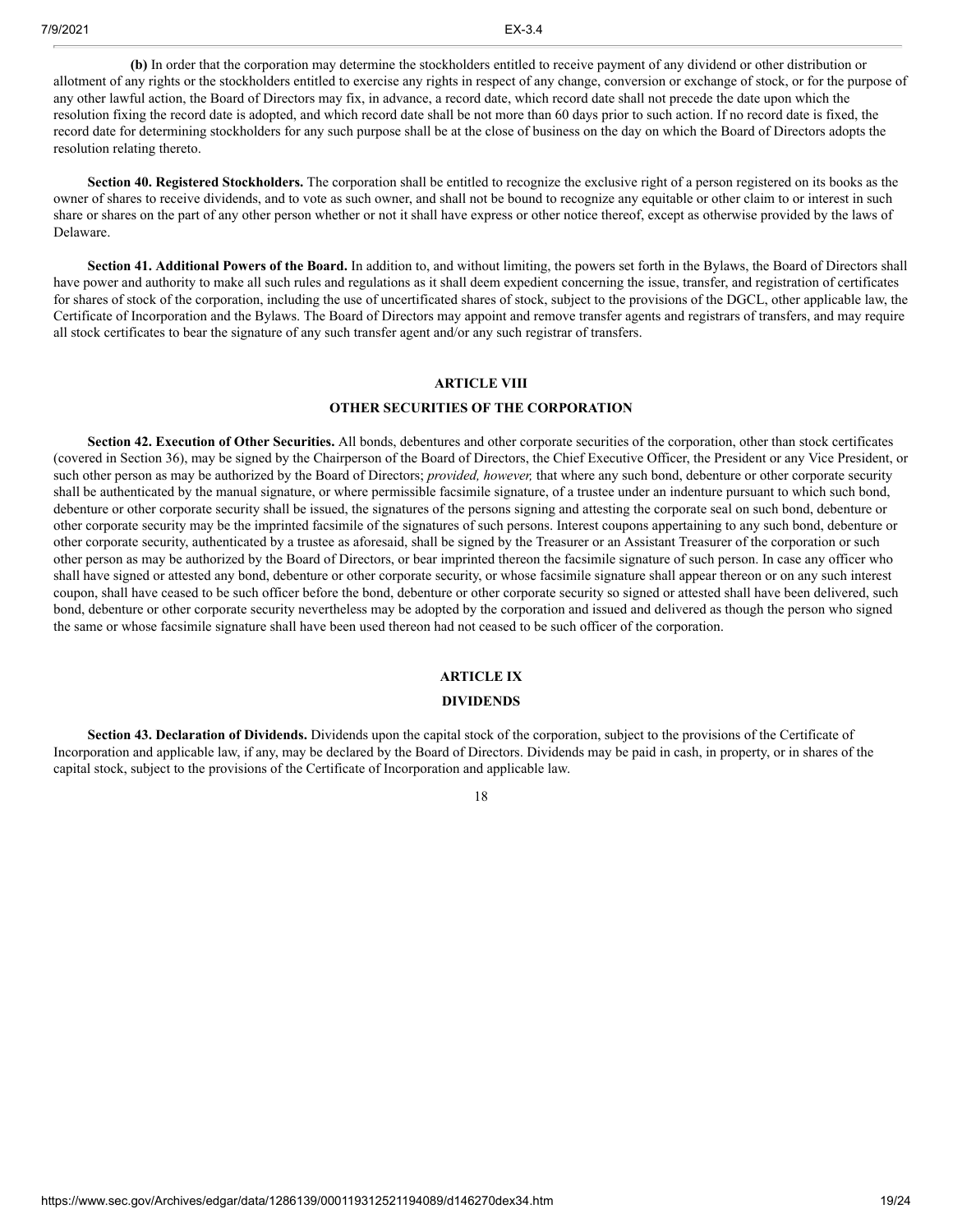**Section 44. Dividend Reserve.** Before payment of any dividend, there may be set aside out of any funds of the corporation available for dividends such sum or sums as the Board of Directors from time to time, in its absolute discretion, determines proper as a reserve or reserves to meet contingencies, or for equalizing dividends, or for repairing or maintaining any property of the corporation, or for such other purpose or purposes as the Board of Directors shall determine to be conducive to the interests of the corporation, and the Board of Directors may modify or abolish any such reserve in the manner in which it was created.

# **ARTICLE X**

# **FISCAL YEAR**

**Section 45. Fiscal Year.** The fiscal year of the corporation shall be fixed by resolution of the Board of Directors.

# **ARTICLE XI**

### **INDEMNIFICATION**

#### **Section 46. Indemnification of Directors, Executive Officers, Employees and Other Agents.**

**(a) Directors and Executive Officers.** The corporation shall indemnify to the full extent permitted under and in any manner permitted under the DGCL or any other applicable law, any person who is made or threatened to be made a party to or is otherwise involved (as a witness or otherwise) in any threatened, pending, or completed action, suit, or proceeding, whether civil, criminal, administrative, or investigative (hereinafter, a "Proceeding"), by reason of the fact that such person is or was a director or executive officer (for the purposes of this Article XI, "executive officers" shall be those persons designated by the corporation as (a) executive officers for purposes of the disclosures required in the corporation's proxy and periodic reports or (b) officers for purposes of Section 16 of the 1934 Act) of the corporation, or while serving as a director or executive officer of the corporation, is or was serving at the request of the corporation as a director, officer, employee, or agent of another corporation, partnership, joint venture, trust, or other enterprise, including service with respect to an employee benefit plan (collectively, "*Another Enterprise*"), against expenses (including attorneys' fees), judgments, fines (including ERISA excise taxes or penalties) and amounts paid in settlement actually and reasonably incurred by him or her in connection with such Proceeding if he or she acted in good faith and in a manner he or she reasonably believed to be in or not opposed to the best interests of the corporation, and, with respect to any criminal action or proceeding, had no reasonable cause to believe his or her conduct was unlawful; *provided, however,* that the corporation may modify the extent of such indemnification by individual contracts with its directors and executive officers; and, *provided, further,* that the corporation shall not be required to indemnify any director or executive officer in connection with any proceeding (or part thereof) initiated by such person unless (i) such indemnification is expressly required to be made by applicable law, (ii) the proceeding was authorized by the Board of Directors, (iii) such indemnification is provided by the corporation, in its sole discretion, pursuant to the powers vested in the corporation under the DGCL or any other applicable law or (iv) such indemnification is required to be made under subsection (d) of this Section 46.

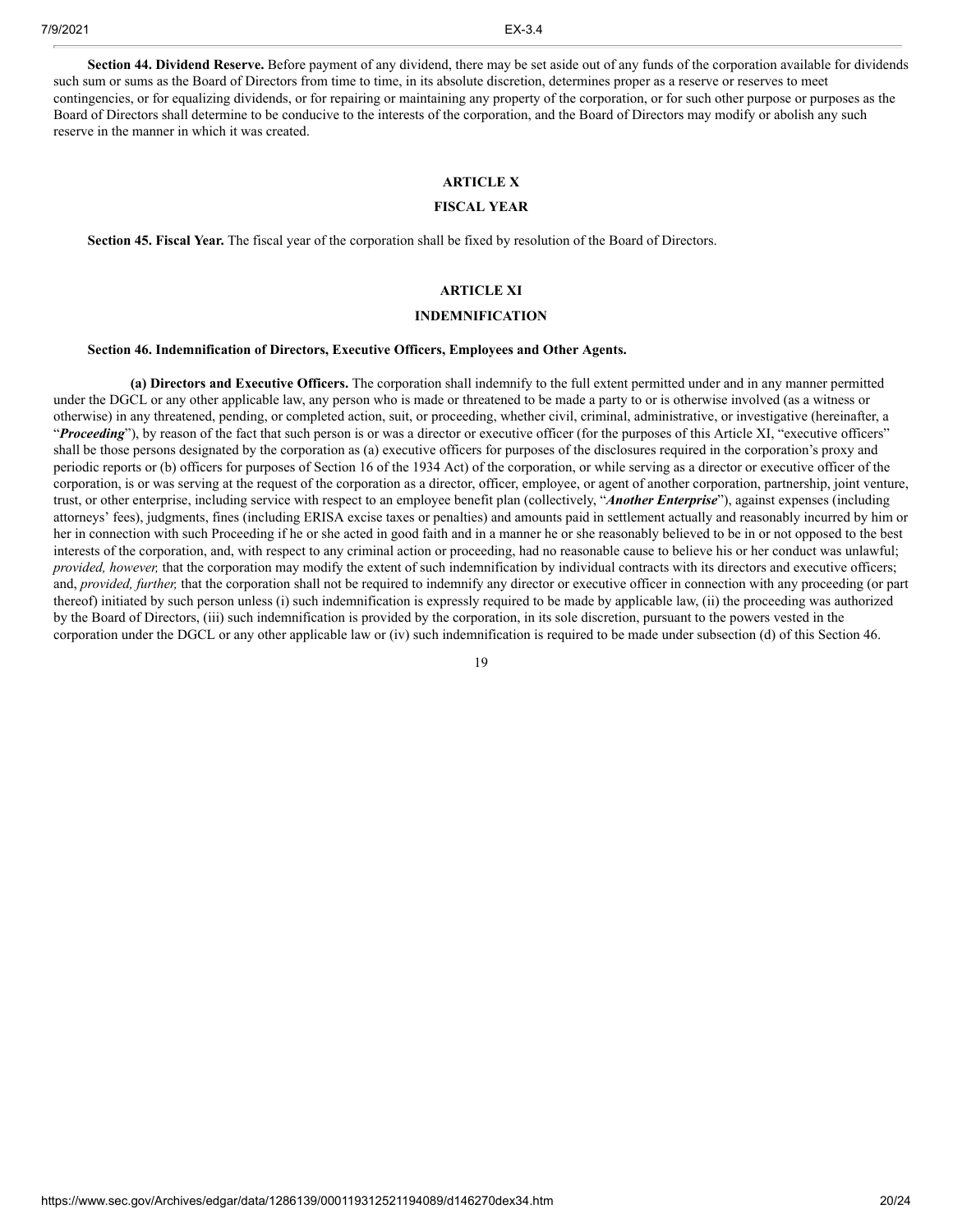**(b) Other Officers, Employees and Other Agents.** The corporation shall have power to indemnify (including the power to advance expenses in a manner consistent with subsection (c) of this Section 46) its other officers, employees and other agents as set forth in the DGCL or any other applicable law. The Board of Directors shall have the power to delegate the determination of whether indemnification shall be given to any such person except executive officers to such officers or other persons as the Board of Directors shall determine.

**(c) Expenses.** The corporation shall advance to any person who was or is a party or is threatened to be made a party to any threatened, pending or completed Proceeding, by reason of the fact that such person is or was a director or executive officer, of the corporation, or is or was serving at the request of the corporation as a director or executive officer of Another Enterprise, prior to the final disposition of the Proceeding, promptly following request therefor, all expenses (including attorneys' fees) incurred by any director or executive officer in connection with such Proceeding provided, however, that if the DGCL requires, an advancement of expenses incurred by a director or executive officer in his or her capacity as a director or executive officer (and not in any other capacity in which service was or is rendered by such indemnitee, including, without limitation, service to an employee benefit plan) shall be made only upon delivery to the corporation of an undertaking (hereinafter an "*undertaking*"), by or on behalf of such indemnitee, to repay all amounts so advanced if it shall ultimately be determined by final judicial decision from which there is no further right to appeal (hereinafter a "*final adjudication*") that such indemnitee is not entitled to be indemnified for such expenses under this Section 46 or otherwise.

Notwithstanding the foregoing, unless otherwise determined pursuant to paragraph (d) of this Section 46, no advance shall be made by the corporation to an executive officer of the corporation (except by reason of the fact that such executive officer is or was a director of the corporation in which event this paragraph shall not apply) in any Proceeding, if a determination is reasonably and promptly made (i) by a majority vote of directors who were not parties to the Proceeding, even if not a quorum, or (ii) by a committee of such directors designated by a majority vote of such directors, even though less than a quorum, or (iii) if there are no such directors, or such directors so direct, by independent legal counsel in a written opinion, that the facts known to the decision-making party at the time such determination is made demonstrate clearly and convincingly that such person acted in bad faith or in a manner that such person did not believe to be in or not opposed to the best interests of the corporation.

**(d) Enforcement.** Without the necessity of entering into an express contract, all rights to indemnification and advances to directors and executive officers under this Section 46 shall be deemed to be contractual rights, shall vest when the person becomes a director or executive officer of the corporation, shall continue as vested contract rights even if such person ceases to be a director or executive officer of the corporation, and shall be effective to the same extent and as if provided for in a contract between the corporation and the director or executive officer. Any right to indemnification or advances granted by this Section 46 to a director or executive officer shall be enforceable by or on behalf of the person holding such right in any court of competent jurisdiction if (i) the claim for indemnification or advances is denied, in whole or in part, or (ii) no disposition of such claim is made within 90 days of request therefor. To the fullest extent permitted by applicable law, the claimant in such enforcement action, if successful in whole or in part, shall be entitled to be paid also the expense of prosecuting the claim. In connection with any claim for indemnification, the corporation shall be entitled to raise as a defense to any such action that the claimant has not met the standards of conduct that make it permissible under the DGCL or any other applicable law for the corporation to indemnify the claimant for the amount claimed. In connection with any claim by an executive officer of the corporation (except in any Proceeding, by reason of the fact that such executive officer is or was a director of the corporation) for advances, the corporation shall be entitled to raise a defense as to any such action clear and convincing evidence that such person acted in bad faith or in a manner that such person did not believe to be in or not opposed to the best interests of the corporation, or with respect to any criminal action or proceeding that such person acted without reasonable cause to believe that his or her conduct was lawful. Neither the failure of the corporation (including its Board of Directors, independent legal counsel or its stockholders) to have made a determination prior to the commencement of such action that indemnification of the claimant is proper in the circumstances because he or she has met the applicable standard of conduct set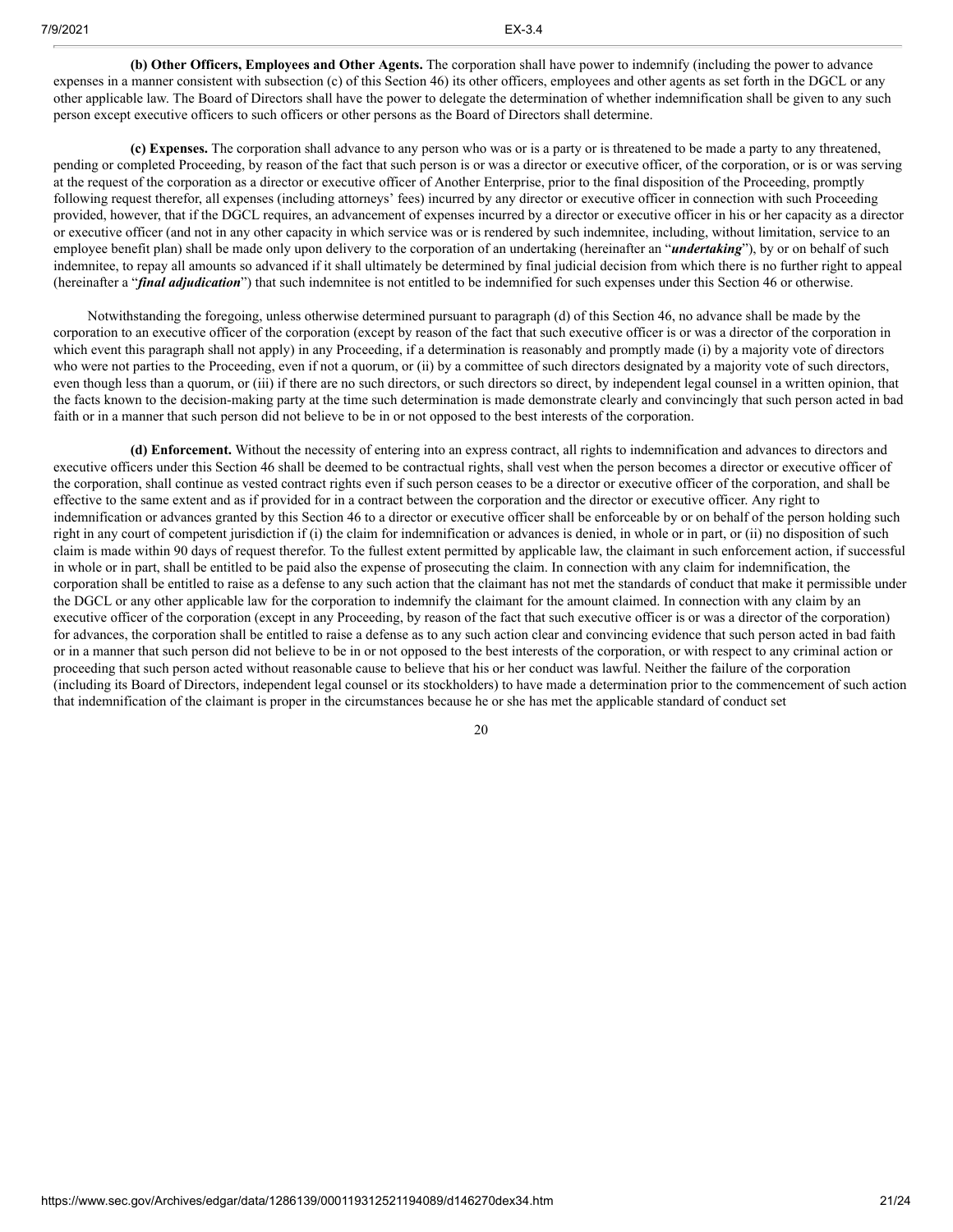forth in the DGCL or any other applicable law, nor an actual determination by the corporation (including its Board of Directors, independent legal counsel or its stockholders) that the claimant has not met such applicable standard of conduct, shall be a defense to the action or create a presumption that claimant has not met the applicable standard of conduct. In any suit brought by a director or executive officer to enforce a right to indemnification or to an advancement of expenses hereunder, the burden of proving that the director or executive officer is not entitled to be indemnified, or to such advancement of expenses, under this Section 46 or otherwise shall be on the corporation.

**(e) Non-Exclusivity of Rights.** The rights conferred on any person by this Section 46 shall not be exclusive of any other right that such person may have or hereafter acquire under any applicable statute, provision of the Certificate of Incorporation, Bylaws, agreement, vote of stockholders or disinterested directors or otherwise, both as to action in his or her official capacity and as to action in another capacity while holding office. The corporation is specifically authorized to enter into individual contracts with any or all of its directors, officers, employees or agents respecting indemnification and advances, to the fullest extent not prohibited by the DGCL, or by any other applicable law.

**(f) Survival of Rights.** The rights conferred on any person by this Bylaw shall continue as to a person who has ceased to be a director or executive officer or officer, employee or other agent and shall inure to the benefit of the heirs, executors and administrators of such a person.

**(g) Insurance.** To the fullest extent permitted by the DGCL or any other applicable law, the corporation, upon approval by the Board of Directors, may purchase and maintain insurance on behalf of any person required or permitted to be indemnified pursuant to this Section 46.

**(h) Amendments.** Any repeal or modification of this Section 46 shall only be prospective and shall not affect the rights under this Section 46 as in effect at the time of the alleged occurrence of any action or omission to act that is the cause of any Proceeding against any agent of the corporation.

**(i) Saving Clause.** If this Article XI or any portion hereof shall be invalidated on any ground by any court of competent jurisdiction, then the corporation shall nevertheless indemnify each director and executive officer to the full extent not prohibited by any applicable portion of this Article XI that shall not have been invalidated, or by any other applicable law. If this Article XI shall be invalid due to the application of the indemnification provisions of another jurisdiction, then the corporation shall indemnify each director and executive officer to the full extent under any other applicable law.

**(j) Certain Definitions and Construction of Terms.** For the purposes of Article XI of the Bylaws, the following definitions and rules of construction shall apply:

**(i)** The term "*Proceeding*" shall be broadly construed and shall include, without limitation, the investigation, preparation, prosecution, defense, settlement, arbitration and appeal of, and the giving of testimony in, any threatened, pending or completed action, suit or proceeding, whether civil, criminal, administrative or investigative.

**(ii)** The term "*expenses*" shall be broadly construed and shall include, without limitation, court costs, attorneys' fees, witness fees, fines, amounts paid in settlement or judgment and any other costs and expenses of any nature or kind incurred in connection with any Proceeding.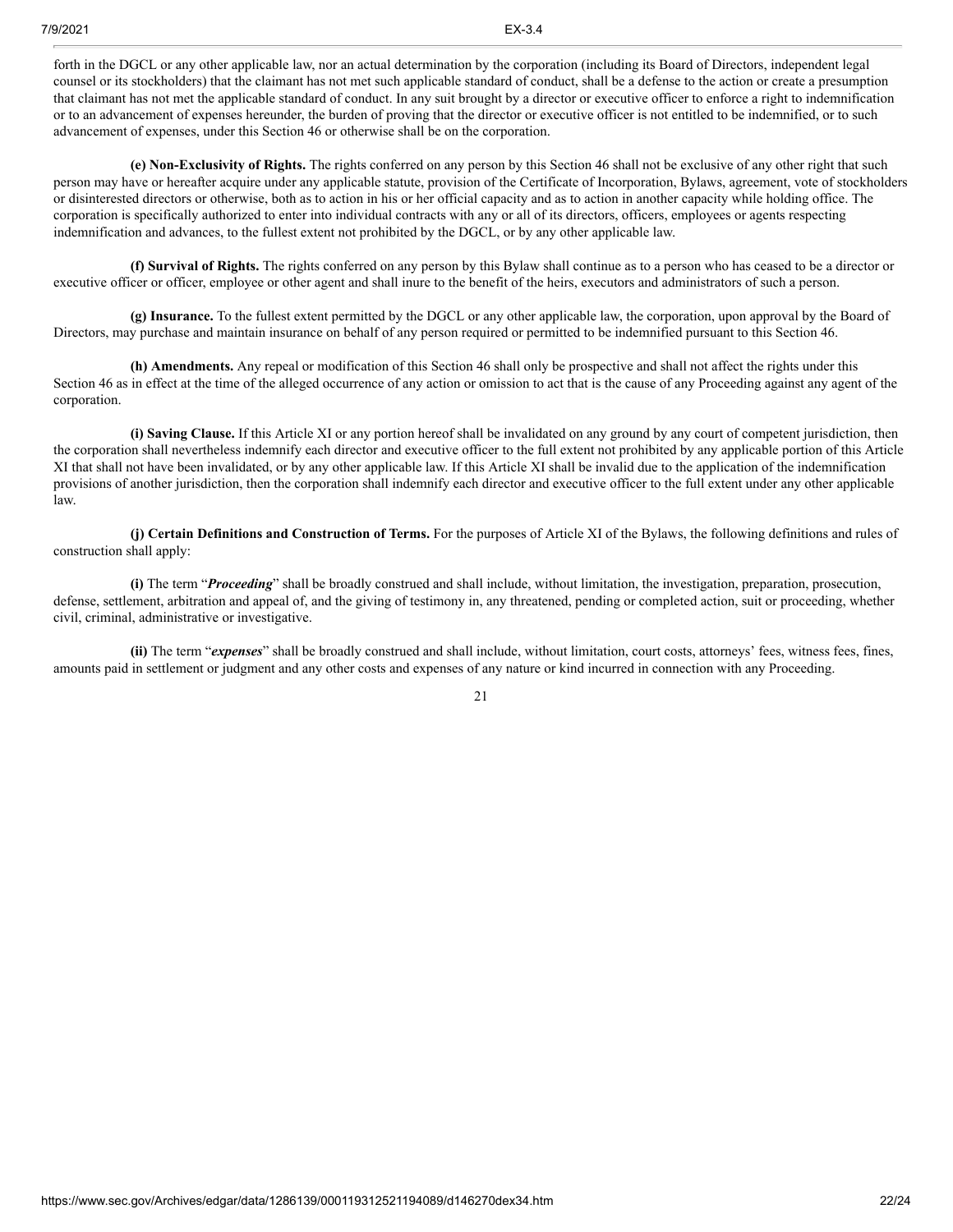**(iii)** The term the "*corporation*" shall include, in addition to the resulting corporation, any constituent corporation (including any constituent of a constituent) absorbed in a consolidation or merger that, if its separate existence had continued, would have had power and authority to indemnify its directors, officers, and employees or agents, so that any person who is or was a director, officer, employee or agent of such constituent corporation, or is or was serving at the request of such constituent corporation as a director, officer, employee or agent of another corporation, partnership, joint venture, trust or other enterprise, shall stand in the same position under the provisions of this Section 46 with respect to the resulting or surviving corporation as he would have with respect to such constituent corporation if its separate existence had continued.

**(iv)** References to a "*director*," "*executive of icer*," "*of icer*," "*employee*," or "*agent*" of the corporation shall include, without limitation, situations where such person is serving at the request of the corporation as, respectively, a director, executive officer, officer, employee, trustee or agent of another corporation, partnership, joint venture, trust or other enterprise.

**(v)** References to "*Another Enterprise*" shall include employee benefit plans; references to "fines" shall include any excise taxes assessed on a person with respect to an employee benefit plan; and references to "serving at the request of the corporation" shall include any service as a director, officer, employee or agent of the corporation that imposes duties on, or involves services by, such director, officer, employee, or agent with respect to an employee benefit plan, its participants, or beneficiaries; and a person who acted in good faith and in a manner such person reasonably believed to be in the interest of the participants and beneficiaries of an employee benefit plan shall be deemed to have acted in a manner "not opposed to the best interests of the corporation" as referred to in this Section 46.

# **ARTICLE XII**

# **NOTICES**

# **Section 47. Notices.**

**(a) Notice to Stockholders.** Notice to stockholders of stockholder meetings shall be given as provided in Section 7. Without limiting the manner by which notice may otherwise be given effectively to stockholders under any agreement or contract with such stockholder, and except as otherwise required by applicable law, written notice to stockholders for purposes other than stockholder meetings may be sent by U.S. mail or nationally recognized overnight courier, or by electronic mail or other electronic means.

**(b) Notice to Directors.** Any notice required to be given to any director may be given by the method stated in subsection (a), as otherwise provided in the Bylaws (including by any of the means specified in Section 22(d)), or by overnight delivery service. Any notice sent by overnight delivery service or U.S. mail shall be sent to such address as such director shall have filed in writing with the Secretary, or, in the absence of such filing, to the last known post office address of such director.

**(c) Affidavit of Mailing.** An affidavit of mailing, executed by a duly authorized and competent employee of the corporation or its transfer agent appointed with respect to the class of stock affected, or other agent, specifying the name and address or the names and addresses of the stockholder or stockholders, or director or directors, to whom any such notice or notices was or were given, and the time and method of giving the same, shall in the absence of fraud, be prima facie evidence of the facts therein contained.